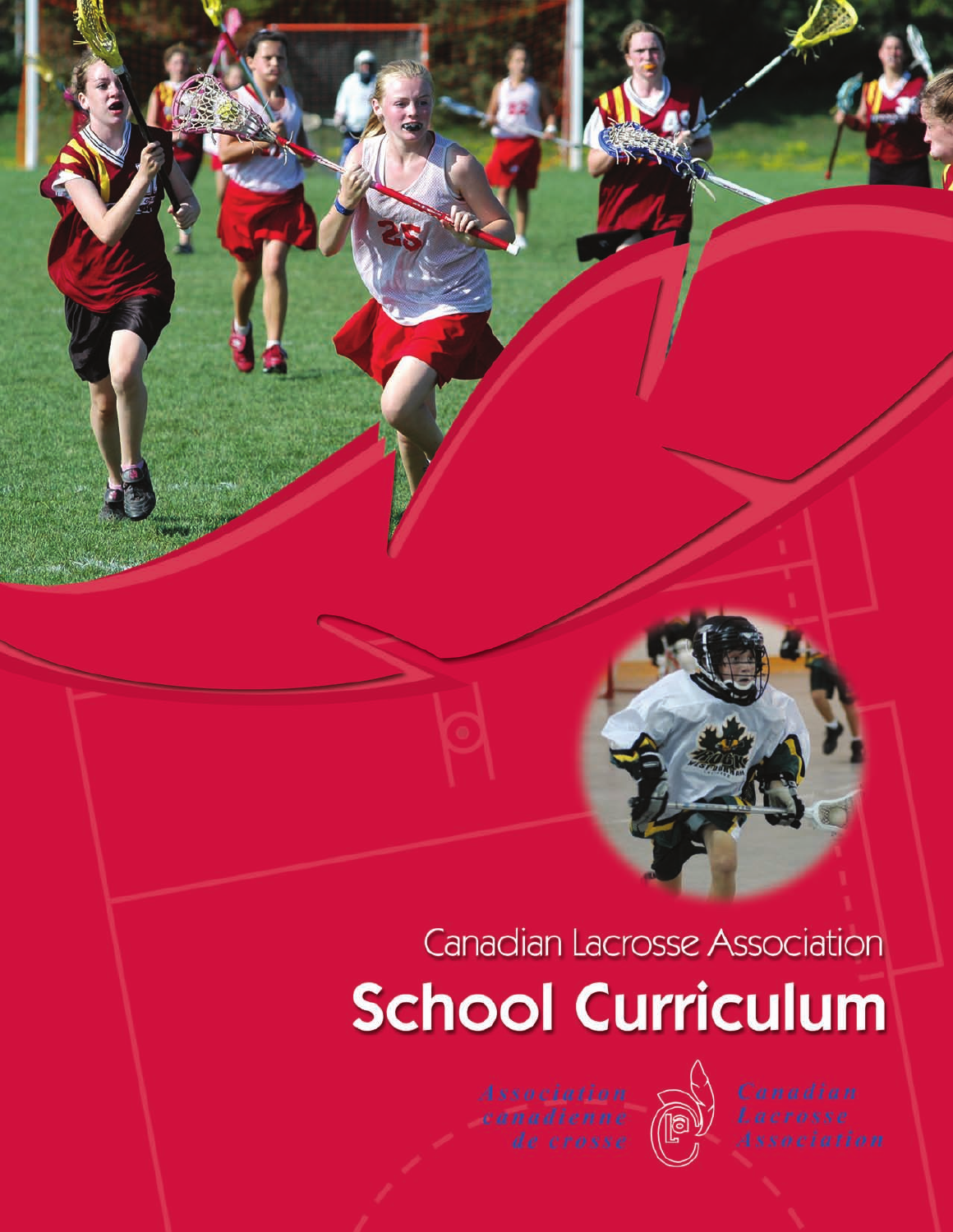### **Acknowledgements**

The Canadian Lacrosse Association would like to acknowledge the contribution of the following people for their work on the CLA Lacrosse Curriculum:

> **CLA PROGRAM COORDINATOR** Ross Ste-Croix

### **CLA NATIONAL RESOURCE PERSON**

Duane Bratt

### **CLA LTAD COMMITTEE**

Natasha Burgess Bruce Codd Chad Fairfoull James Gow Doug Krochak Ron MacSpadyen Frank Nielsen Darcy Rhodes Joanne Stanga Randy Trobak

Canadian Lacrosse Association 2211 Riverside Drive, Suite B4 Ottawa, ON K1H 7X5 info1@lacrosse.ca **www.lacrosse.ca**

© Canadian Lacrosse Association, 2010 All rights reserved. No part of this document may be reproduced without the expressed written consent of the Canadian Lacrosse Association.

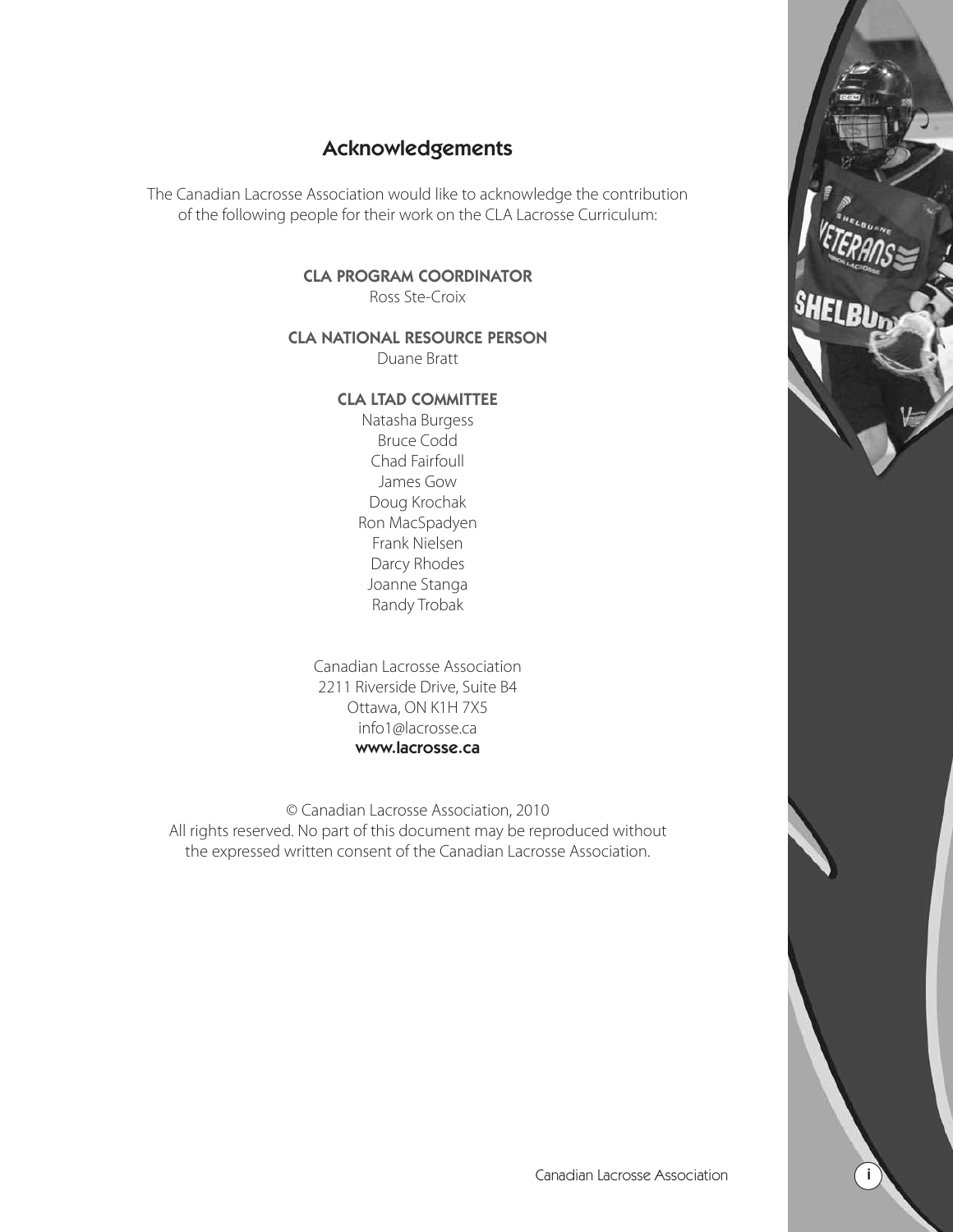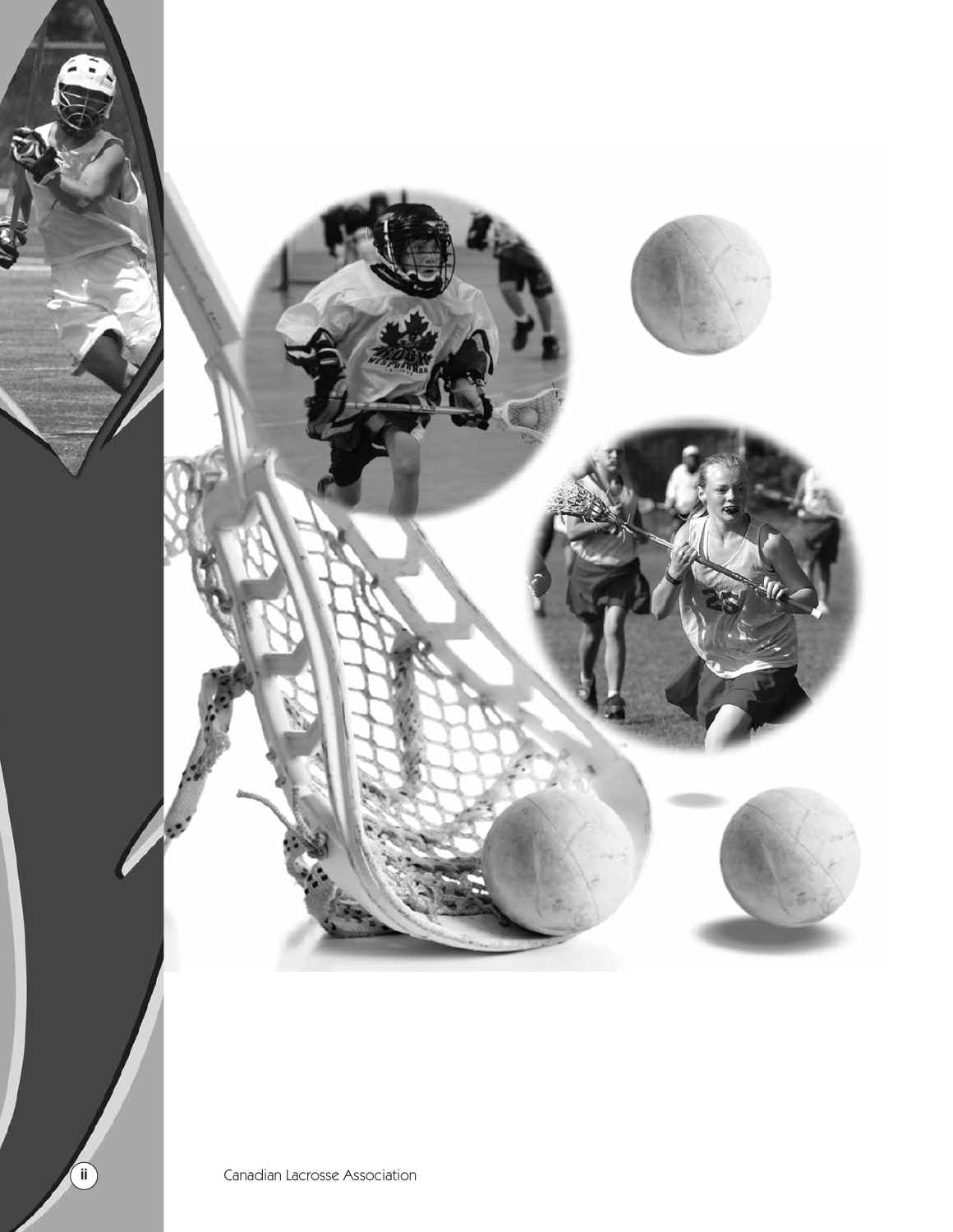### **Table of Contents**





SHELBUn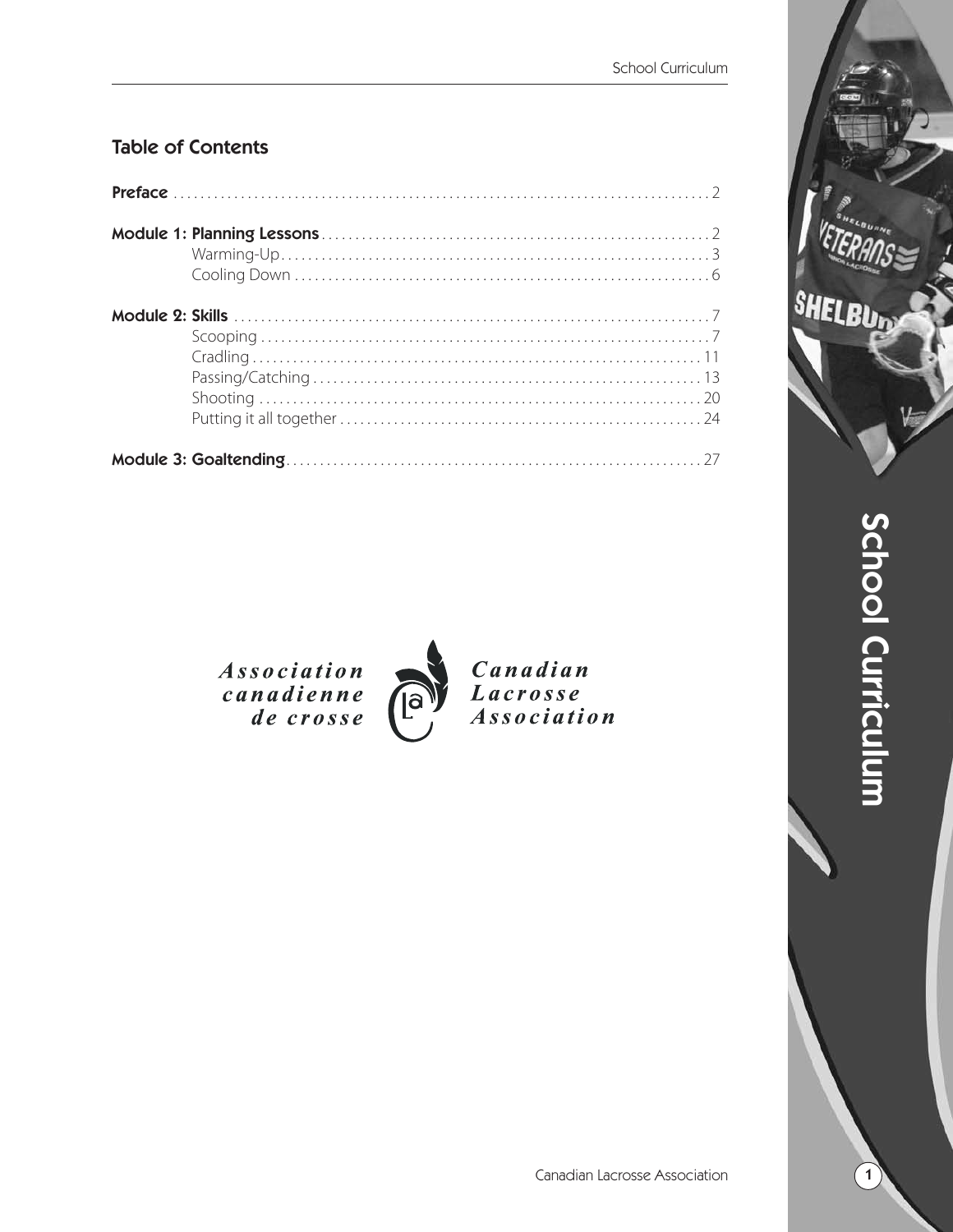### **Preface**

The intent of this manual is to provide your students with the opportunity to participate in Canada's National Summer Sport, regardless of your/their level of lacrosse experience, or the equipment and facilities available to your school. The Canadian Lacrosse Association encourages you to be creative and find ways to make these lessons fit your environment. The drills found in this manual can be taught in a gymnasium or outside on a sports field. The equipment that is needed can be adapted depending on whether you are playing indoors or outdoors, or with younger or more mature athletes. The most important thing to keep in mind is the spirit of fair play and the goal of having FUN!

### **Module 1: Planning Lessons**

| Time | <b>Activity</b>    | <b>Key Elements</b>                                                                                                                                    |
|------|--------------------|--------------------------------------------------------------------------------------------------------------------------------------------------------|
| 5    | Warm-Up            | Ensure that the warm-up achieves all of the objectives<br>outlined in this manual. Focus on circulation, dynamic<br>stretching and mental preparation. |
| 5    | Skill Introduction | Demonstrate the skill, highlighting the teaching points<br>provided in this manual. Review common errors.                                              |
| 10   | $Drill$ #1         | Run first drill. Stop play to correct errors as needed.                                                                                                |
| 10   | Drill #2           | See Drill #1.                                                                                                                                          |
| 10   | Drill #3           | See Drill #1.                                                                                                                                          |
| 5    | Cool-Down          | Ensure that the cool-down achieves all of the objectives<br>outlined in this manual. Focus on mental review and<br>static stretching.                  |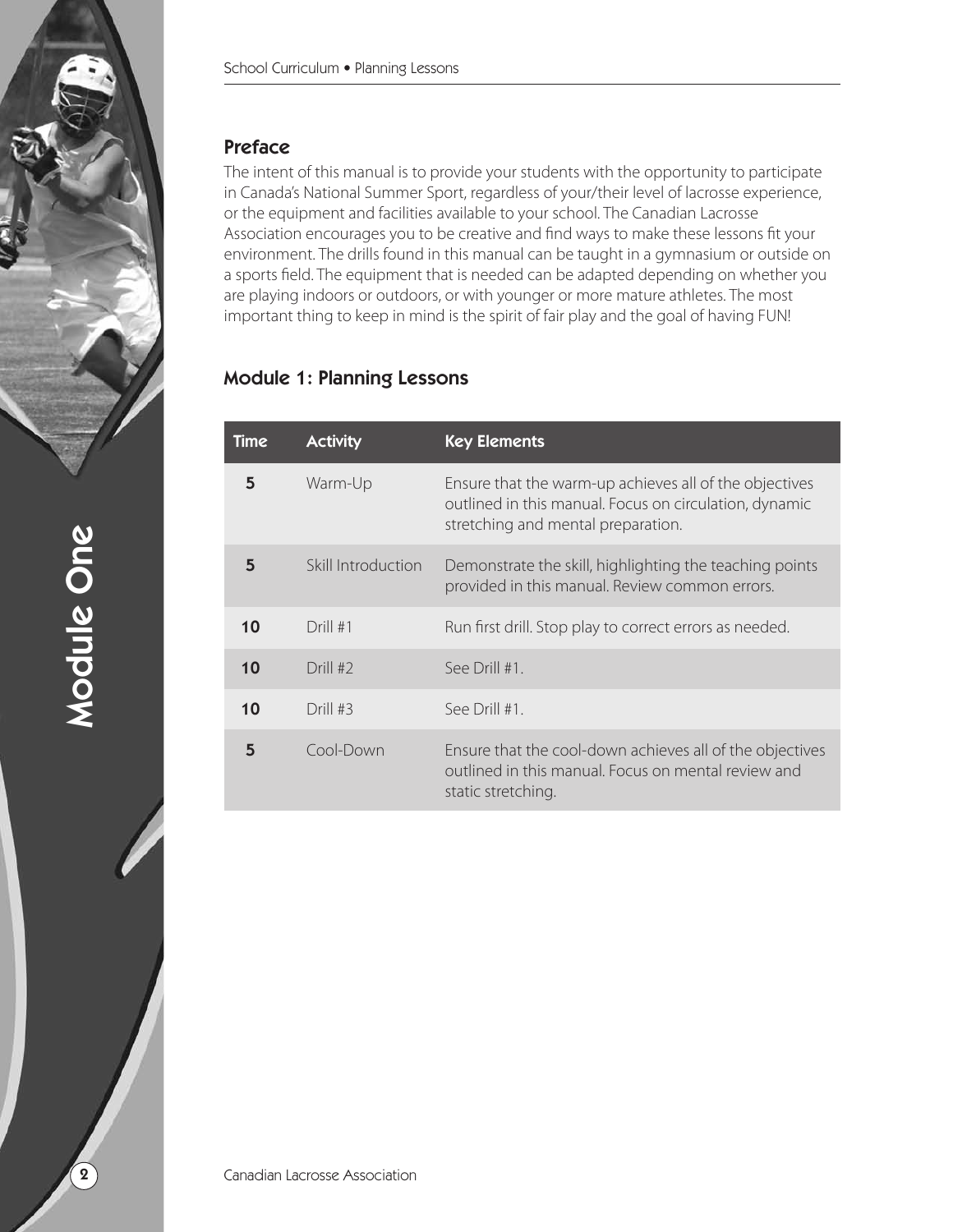### **Warming-Up**

### **Why Warm-Up?**

The objectives of the warm-up are to:

- 1. Increase the core body temperature so the player is sweating
- 2. Actively stretch all muscles necessary for playing lacrosse
- 3. Enhance the ability of the muscles to use oxygen (endurance)
- 4. Activate as many of the muscle fibres as possible (strength)
- 5. Increase the range of motion about all joints (flexibility)
- 6. Mentally prepare the players for practices and games
- 7. Create a positive team atmosphere
- 8. Create a feeling of readiness for every phase of the game or practice

A warm-up includes the following components:

- 1. Circulation
- 2. Stretching
- 3. Mental preparation

### **Circulation**

Goal is to increase circulation and to raise the heart rate.

Begin at a slow jog and progress to a slow run for 6-8 minutes. Incorporate as many parts as possible by including cradling a ball or switching hands while doing laps. Throwing the ball against the boards/wall or playing throw and catch will warm the body up for activity and move joints through their range of motion.

### **Stretching**

Stretching is important before activity to increase the fluid within the joints, increase range of motion within the joints, prepare the body for activity and reduce the chance of injury.

Types of Stretching Techniques:

- 1. **Static Stretching** holding a stretch position for a period of time with little or no movement. It is the safest form of stretching and is most appropriate to be done at the end of a workout session.
- 2. **Dynamic Stretching** involves flexibility during sport-specific movement. The joint is moved through the entire range of motion.
- 3. **Ballistic Stretching** involves a bouncing-type stretch. This can lead to injury and muscle soreness if not performed correctly.
- 4. **Active Stretching** occurs when the person stretching supplies the force of the stretch.

In the past, static stretching has been performed before activity but recently the popularity of dynamic stretching has increased as a more applicable type of stretching to do before activity. Dynamic stretching moves the joint through its range of motion,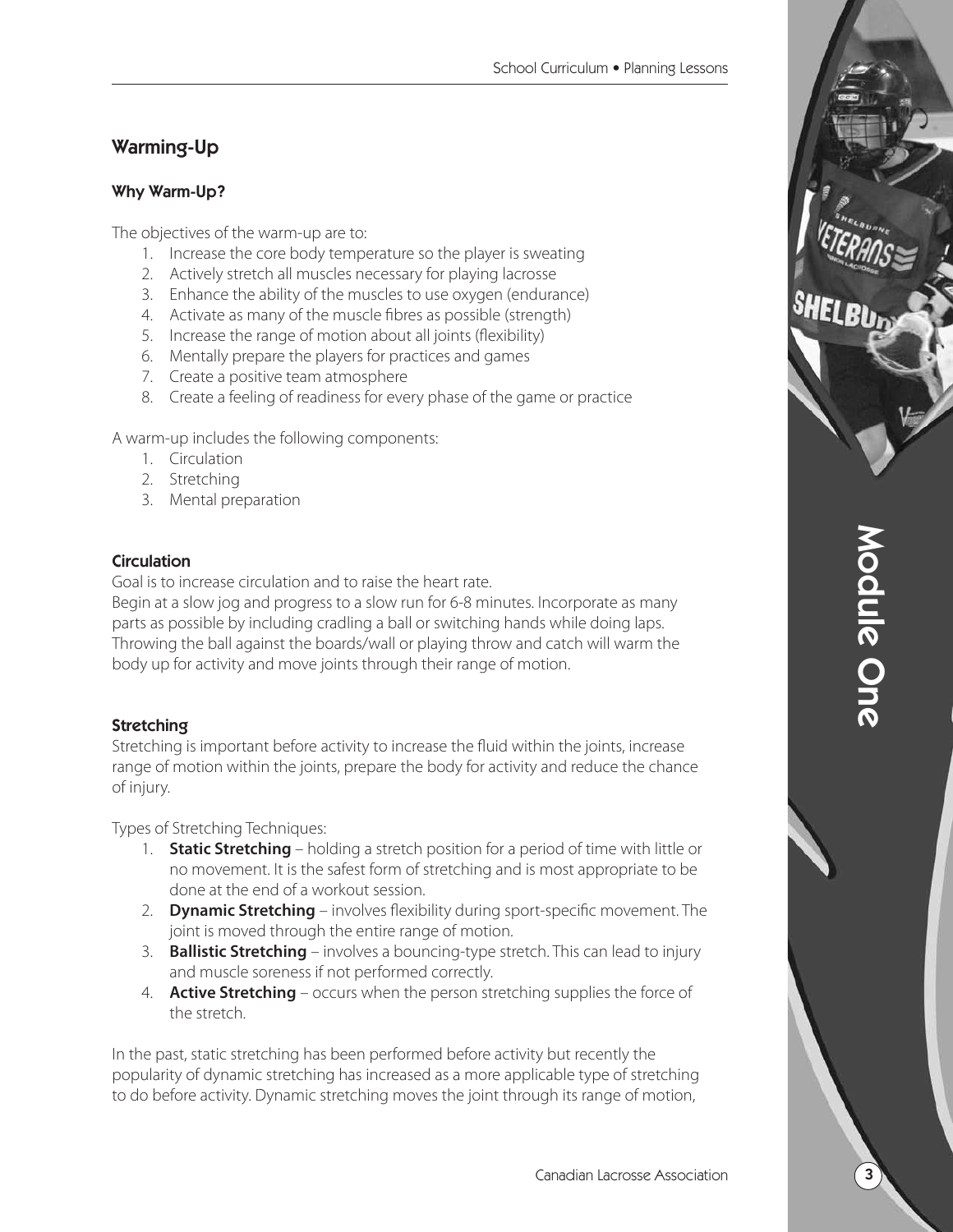**Module One**

Module One

which functionally is more appropriate. Additionally, it has been shown that dynamic stretching can actually improve muscle performance and power when used as part of a warm-up program.

### **Dynamic Stretches**

### **Lunges with Twist**

**Purpose:** Warms-up – hip flexors, quads, low back/core, general warm-up.

**Technique:** With stick on shoulders, athletes perform slow lunges and twist upper body towards front leg.

**Prescription:** Perform as many as possible to ½ way distance between the boards, then light jog to the other side boards.

### **Walking on Heels/Walking on Toes**

**Purpose:** Warms-up – ankles, calves, shins.

**Technique:** Walking with normal stride length but keeping toes off the ground – walking only on heels. Then with normal stride length but keeping heels off the ground – walking on toes.

**Prescription:** Perform heel walk to ½ way distance between the board, then switch to walking on toes only until the other side.

### **High Knees**

**Purpose:** Warms-up – hip extensors, glutes, hamstrings.

**Technique:** With each walking stride lift knee as high as possible towards the chest.

**Prescription:** Perform at slow walking speed to 1/2 way distance between the boards, then full speed/jog speed to other side.

### **Butt Kicks**

**Purpose:** Warms-up – hip flexors, quads.

**Technique:** Light jog but bringing heels to butt.

**Prescription:** Perform for the distance of width of floor.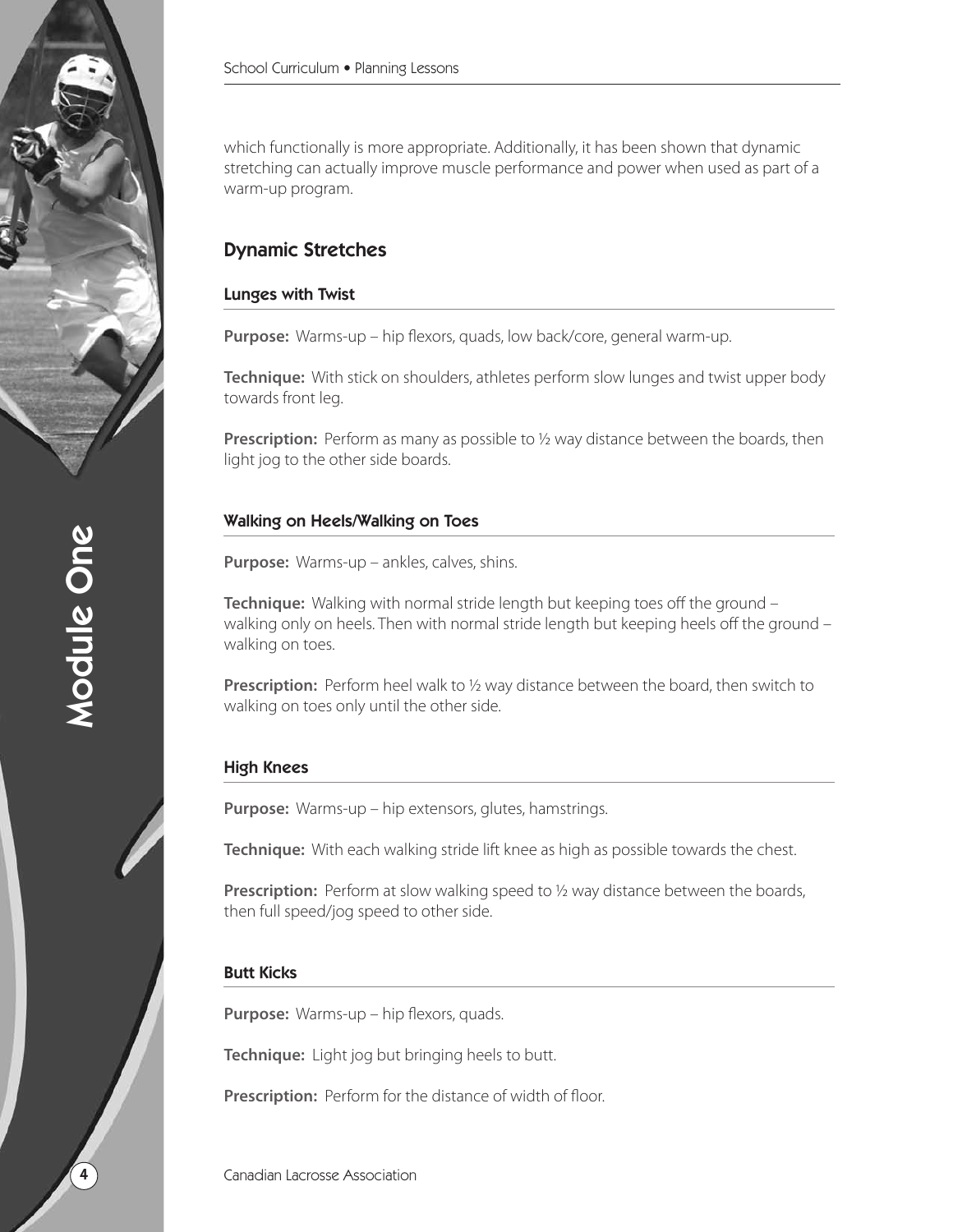### **Alternating Side Squats**

**Purpose:** Warms-up – groin, inner thighs, hamstrings, glutes.

**Technique:** Begin by facing the end of floor (i.e. with right or left side towards side boards). Step out with one foot to a squat position, hold, and bring feet back together. Turn 180 degrees to face other end of the floor.

**Prescription:** Perform to  $\frac{1}{2}$  way distance between the boards, then jog to the other side.

### **Sprints**

**Purpose:** Prepare the body for high speed running.

**Technique:** Sprint between the boards (cross floor).

**Prescription:** Repeat 2 times.

### **Mental Preparation Techniques**

**Relaxation:** To relax very tight muscles, have the athletes' tense body parts while inhaling and let go while exhaling to develop the feeling of relaxation.

**Imagery:** Use phrases such as "See yourself doing…" when giving instruction instead of just the commands of what to do or where to go.

**Positive Self-Talk:** Help the athlete develop positive, goal-oriented statements – avoid negative words.

Attention Control: Use game plans to give players something specific to focus on.

**Emotional Control:** Focus on the task or technique rather than on outcomes or an incident.

# **Module One**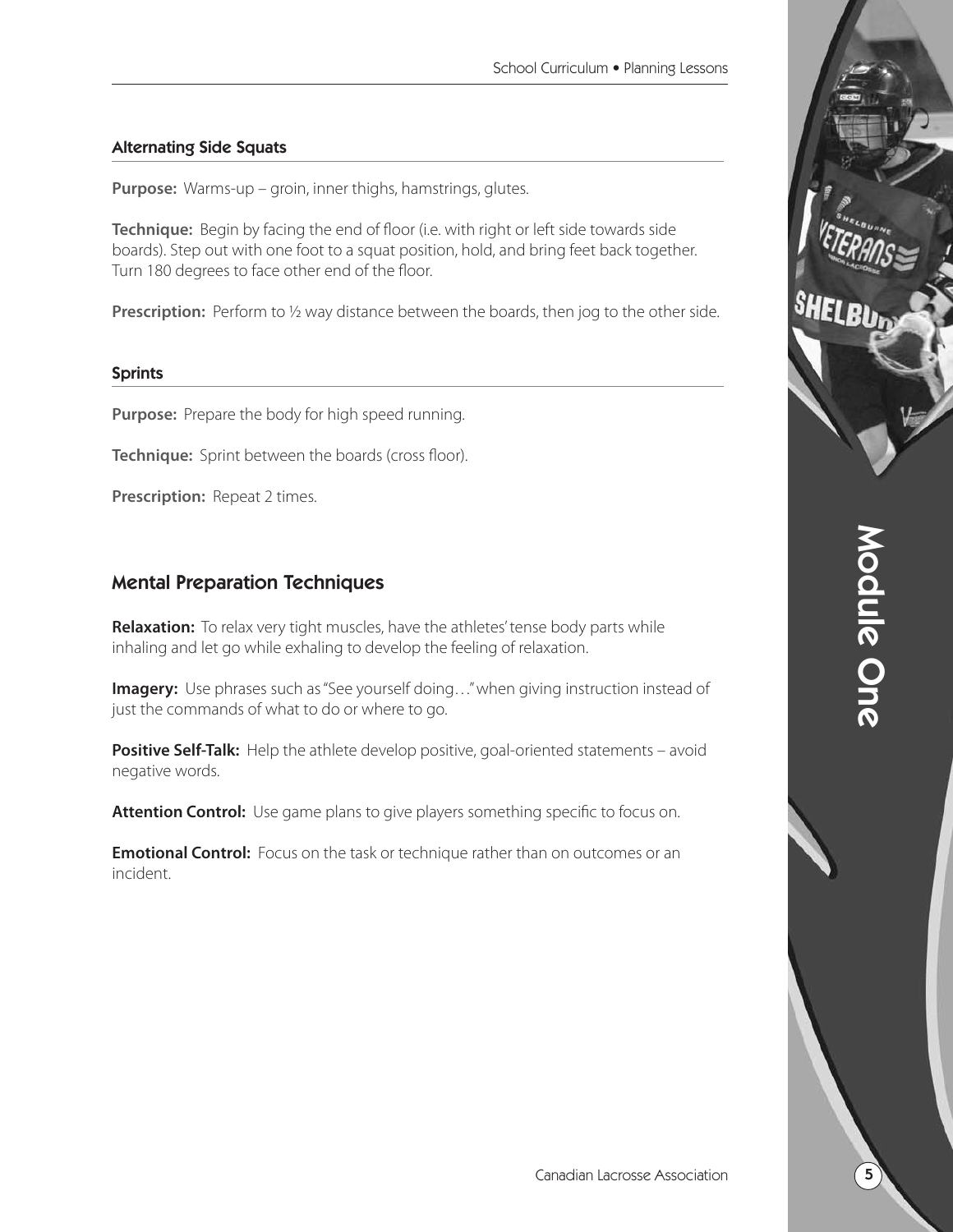**Module One**

Module One

### **Cooling Down**

### **The objectives of the cool down are to:**

- Give the body systems time to return to normal
- Stretch the main muscle groups to allow for faster recovery
- Promote the slow deep breathing to enhance relaxation and greater range of motion
- Practice visualization skills by reviewing the practice or game
- Prepare the players for the next game or practices, i.e. announcements, practice or game plans

### **Mental Review**

• Players should be prompted to replay the practice or game to celebrate the successes and to plan ways to strengthen the weaknesses

### **Stretching**

It is important to perform static stretching after activity in order to increase flexibility and range of motion, decrease delayed onset muscle soreness, and to reduce risk of injury.

- Hold stretches for 20-30 seconds
- Take a deep breath and exhale slowly as the muscles are stretched
- Do all stretches while sitting to allow for total relaxation of the stretched muscle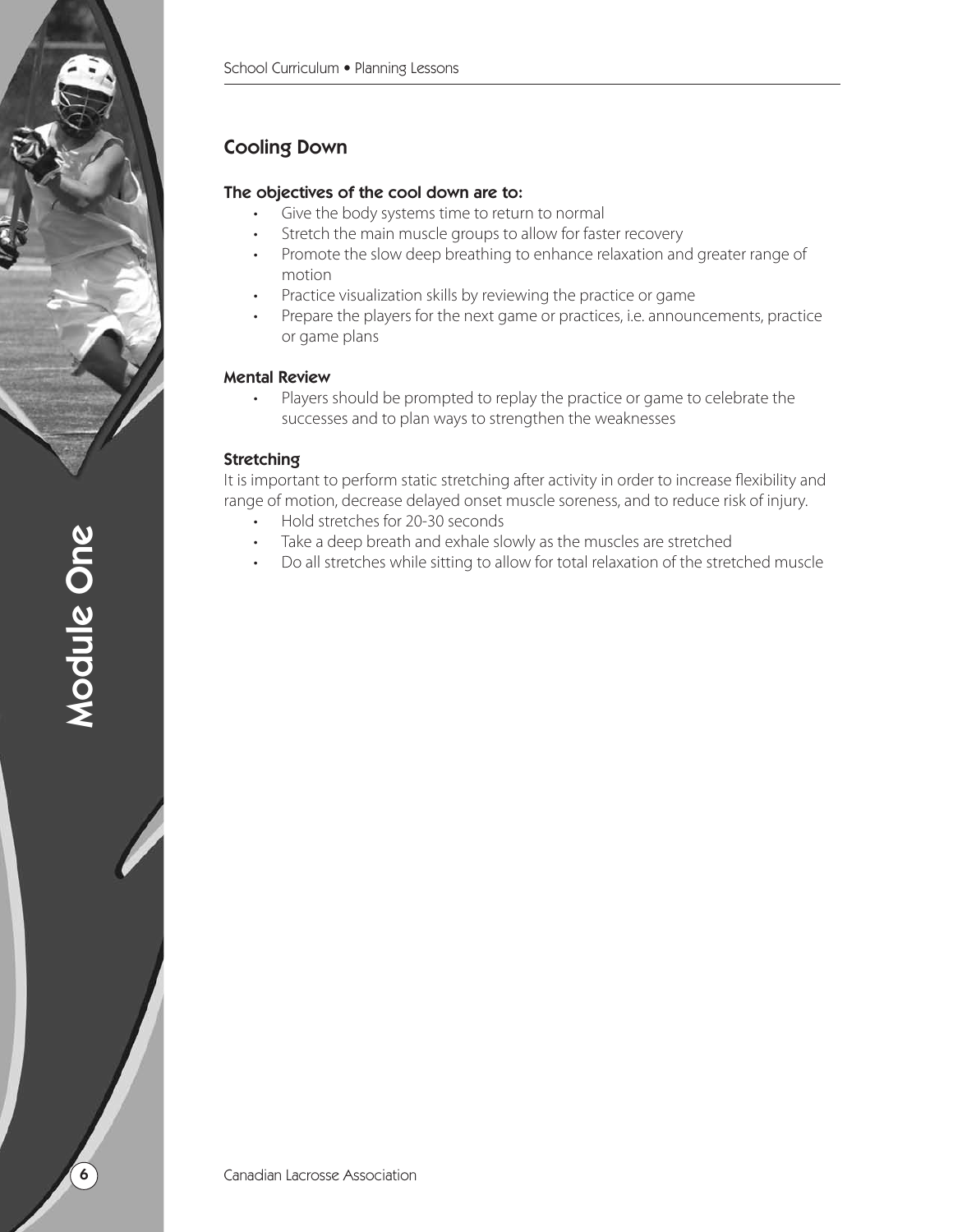### **Module 2: SKILLS**

### **Lesson #1: Scooping**

### **How To**

- 1. Position the instep of the right foot beside the ball (left for left-handers).
- 2. Bend the knees to get the butt of the stick as low as possible keeping head down and eyes on the ball.
- 3. Push off the back foot to accelerate through the ball.
- 4. Return to the Ready Position.

### **Common Errors**

- Not bending the knees.
- The handle of the stick being more vertical than it is parallel to the ground.
- Not accelerating the stick head through the ball by pushing off of the back leg.



**Module**

 **Two**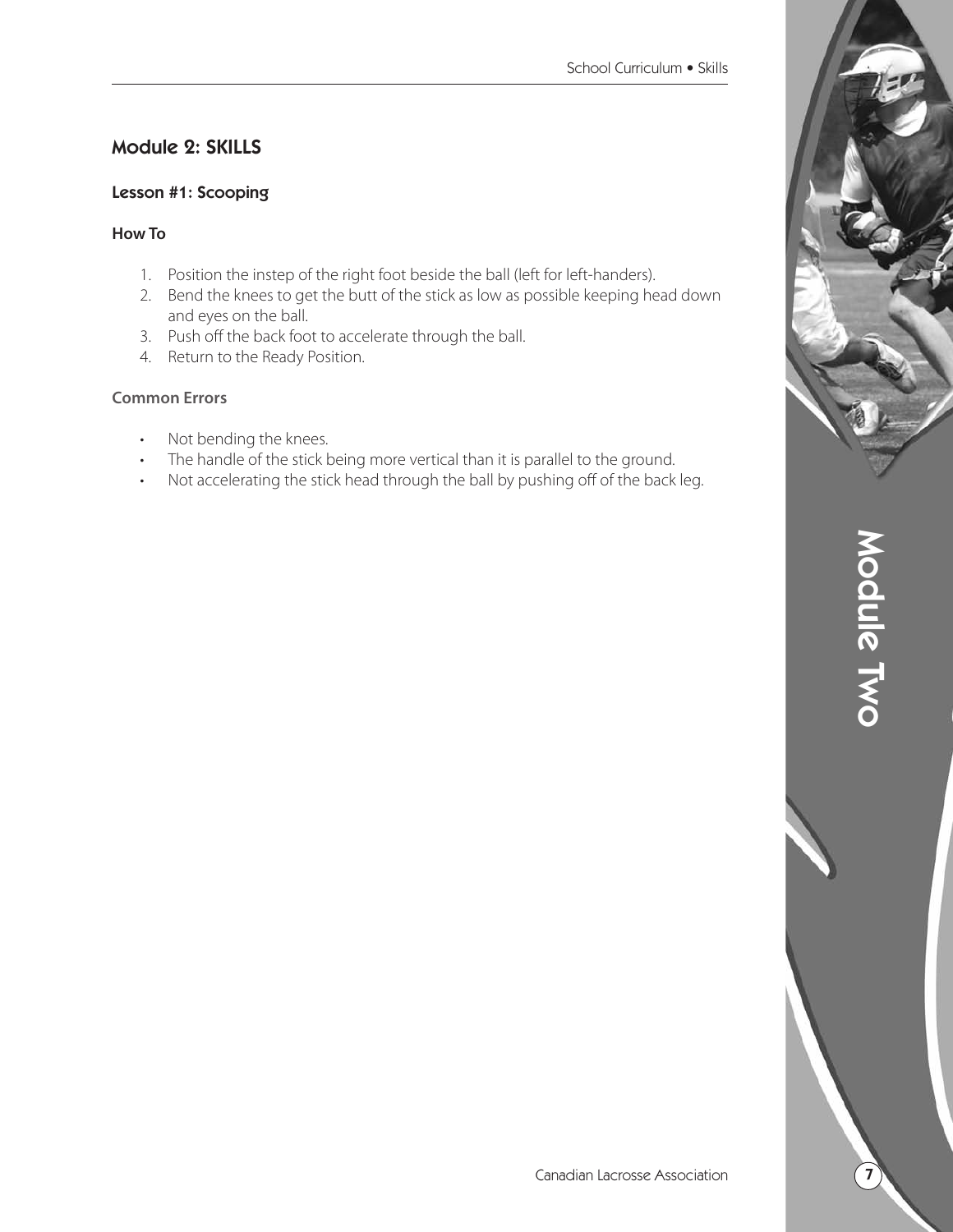

School Curriculum • Skills

### **Drill #1: Open Floor Loose Ball**

**Diagram:**



**Purpose:** An excellent drill for honing open floor loose ball skills.

### **Procedure:**

- 1. Split players into groups of three. Two players line up back to back with 6-10 inches apart. Third player takes a ball holds it at head level between the player and drops shouting "loose."
- 2. The two players play for possession of the loose ball. Losing player becomes the ball drop person.
- 3. Repeat the procedure until drill terminated.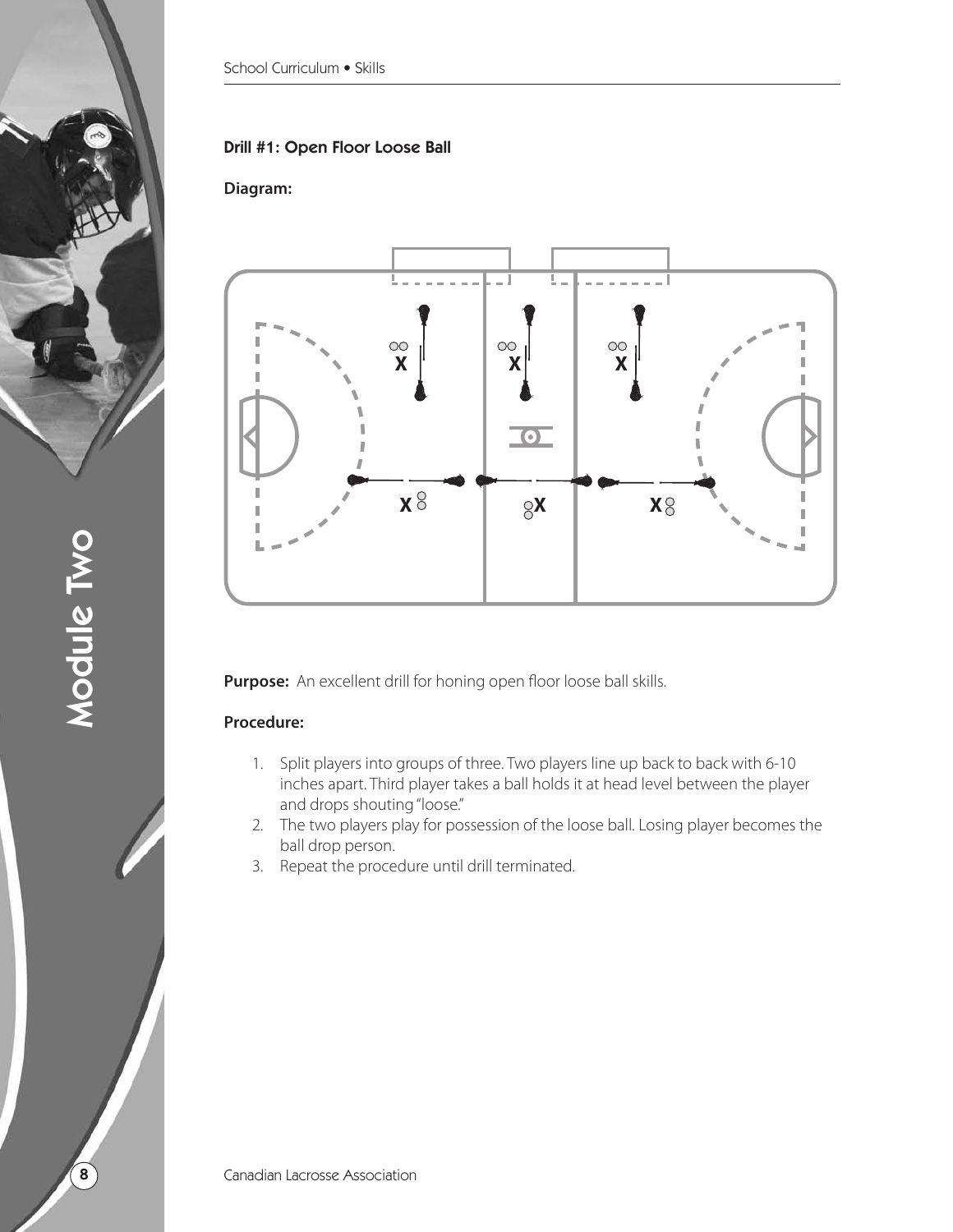### **Drill #2: Stationary Loose Ball Shuttle**

### **Diagram:**



**Purpose:** To practice the techniques of scooping, rolling and cradling.

### **Procedure:**

- 1. Players are in groups of five or six. Half of the players are on one side of the floor and half on the other.
- 2. Place a ball in front of player one.
- 3. On the whistle, player one picks up the loose ball, sprints and cradles the ball and places the ball in front of player two. Player one then goes to the back of the line he/she just ran to.
- 4. Player two scoops up the ball, sprints and cradles the ball and places it in front of player three. Player two then goes to the back of the line he/she just ran to.
- 5. Repeat for several minutes



## **Module Two**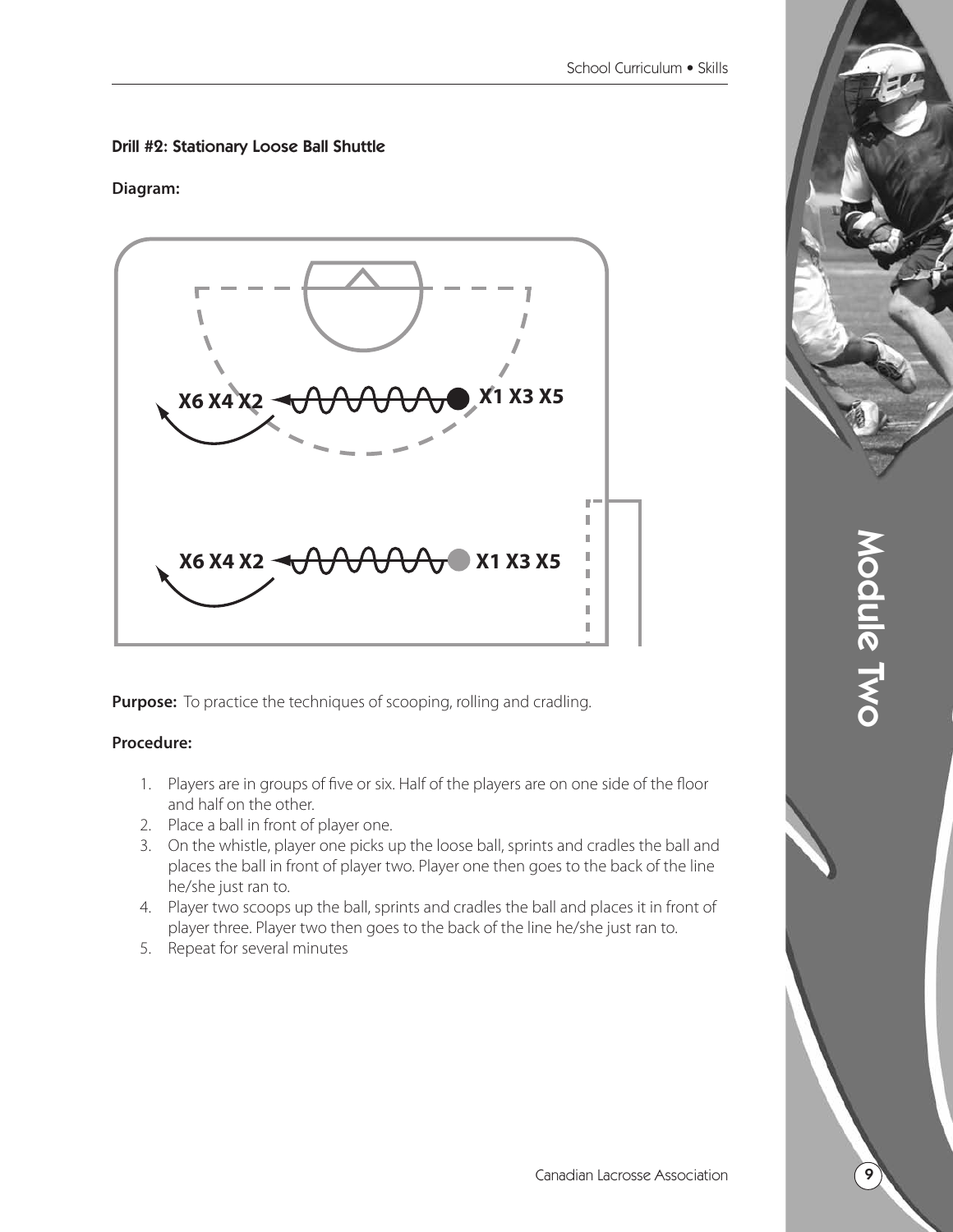### **Drill #3: 1-1 loose ball**

### **Diagram:**



**Purpose:** To teach players to battle an opponent for a loose ball.

### **Procedure:**

- 1. Players form two lines. Coach has a bucket of balls.
- 2. Coach throws one ball out in the middle of the floor. Two players compete for the one ball.
- 3. Coach throws the ball off the boards. Two players compete for the one ball.
- 4. Coach throws the ball into the corner. Two players compete for the one ball.
- 5. Groups rotate to each section.

### **Notes:**

- 1. Coach should watch for proper technique.
- 2. Coach ensures that players protect themselves when they go towards the boards.
- 3. Coach should also monitor that players follow the rules on minor interference.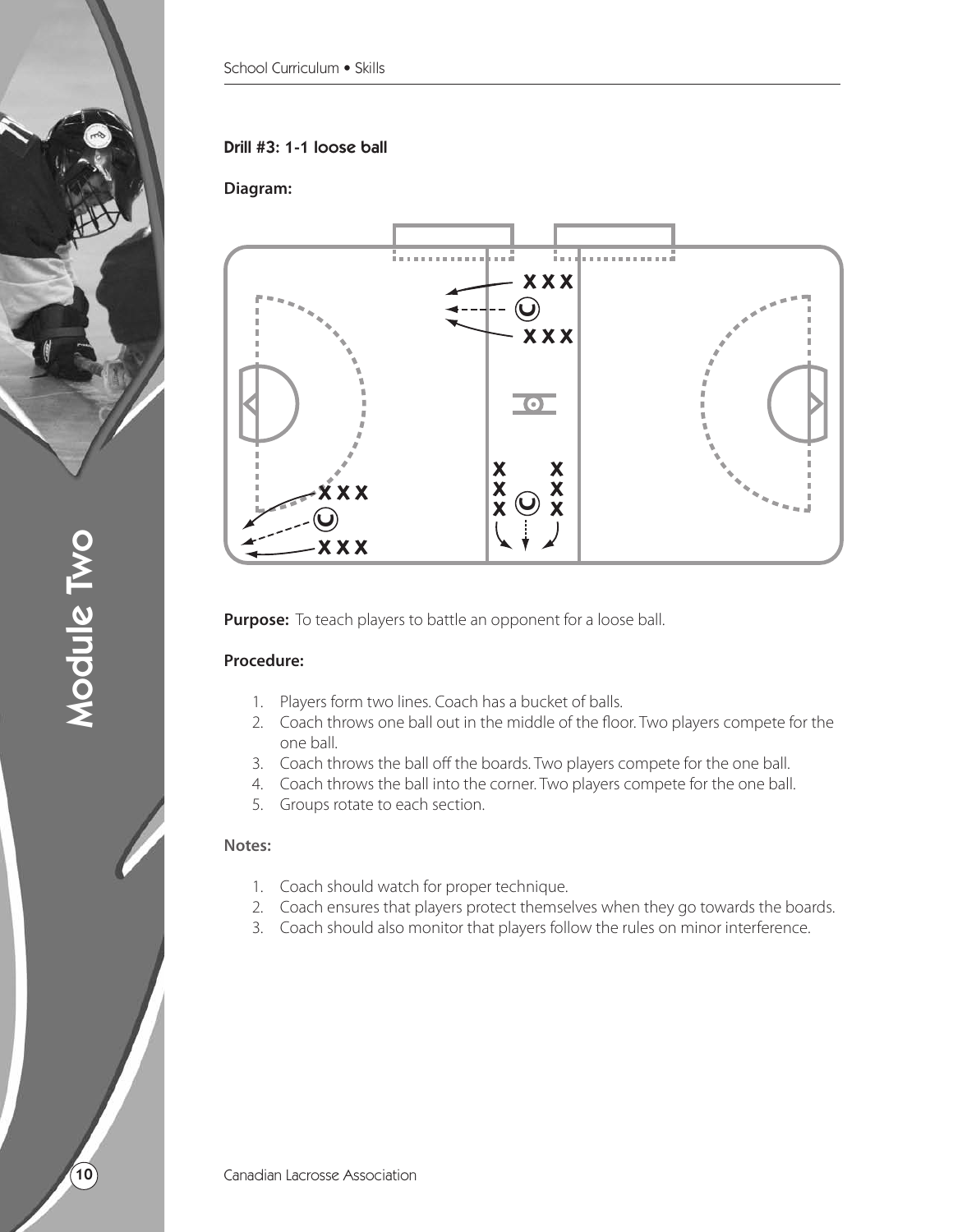### **Lesson #2: Cradling**

### **How To**

- 1. Keep the bottom hand loose in order to allow the shaft to rotate.
- 2. Place the hand near the throat.
- 3. Place both thumbs along the shaft, not around it.
- 4. When the arm moves back, extend the wrist. When the arm moves forward, flex the wrist, thereby creating a cradling or rocking movement.
- 5. The arms should be held close to the body.

### **Common Errors**

- Moving the arm back and forth and not flexing the wrist.
- Tension in the wrist.
- Lack of coordination.

### **Drill #1: The Snake**

**Purpose:** Ball control drill

### **Procedure:**

- 1. Players line up 1 stick length apart from the man in front of them. The line does not have to be straight. Each player has a ball.
- 2. The player at the front of the line weaves in between each player and stops 1 stick length from the end of the last player.
- 3. This continues until the coach feels the player have warmed up. Players should cradle and practice head fakes throughout this drill.

### **Drill #2: Cradle jog & sprint**

**Purpose:** Develop cradling skills at various paces.

### **Procedure:**

- 1. Players line up single file, each with a ball.
- 2. Staying in line, the players jog slowly around the box cradling the ball. Last player sprints to the front of the line. Next sprinter begins when the first sprinter is halfway to the front.
- **Notes:** Useful to have a coach set the jogging pace because the players have a tendency to accelerate!
- **Progressions:** Increase the distance between players and have the sprinter weave through the group.



## **Module Two**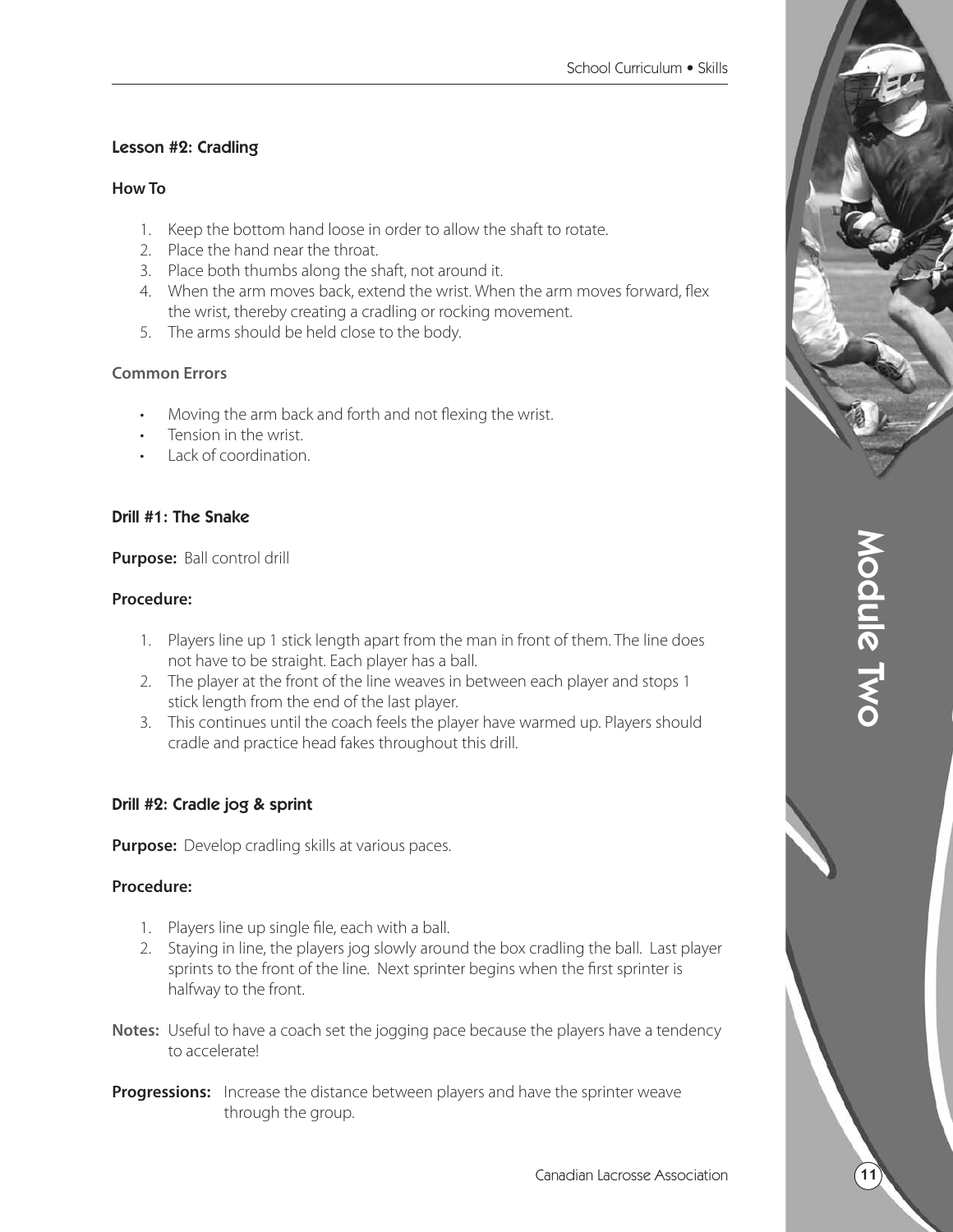### **Drill #3: Red Rover**

**Purpose:** Fun drill for kids to work on ball control in crowded situations.

### **Procedure:**

- 1. Establish a centre line and 2 equidistant "scoop" points on either side of the centre line. Split the team into 2 groups on either side of the centre line.
- 2. The game starts when the first group calls out, "Red rover, red rover, send [name of player on opposite team] right over."
- 3. The person called scoops the ball from the scoop point and runs to the other team's goal line with the ball still in their stick. A dropped ball is considered a failed attempt. If the person called fails to reach the line, this player joins the team which called "Red rover." However, if the player successfully reaches the line, this player may take his/her pick of one of the other team's players. This player then joins the team that had been called out. The other team then enjoys the opportunity and challenge of calling out "Red rover" for a player on the first team, and so on.

**Notes:** A player cannot be picked twice in a row or change teams twice in a row.

**Progressions:** A second player can be added to pass or pick.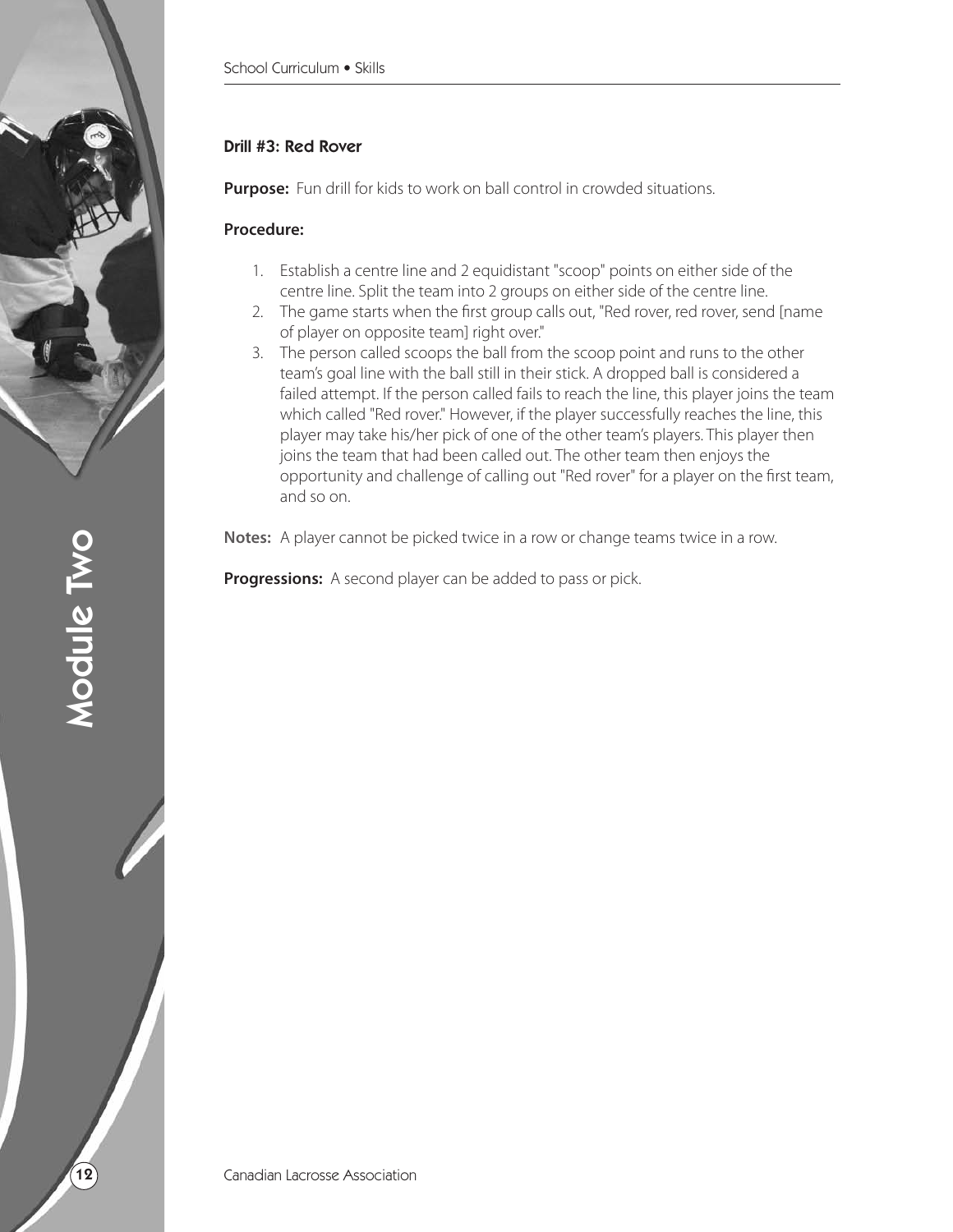### **Lesson #3: Passing/Catching**

### **Passing: How To**

- 1. Turn so that the shoulder is facing the target.
- 2. Extend the arms straight back with the elbow pointing at the target.
- 3. Start the passing action by rotating the hips and shoulders while stepping onto the right foot.
- 4. Follow through in the direction of the target.

### **Passing: Common Errors**

- Lining up with the chest facing the target.
- Pushing with the top hand.
- Using the arms and not the body to generate the force.
- Not transferring the weight from back to front.
- Throwing off of the wrong foot.

### **Catching: How To**

- 1. Start in the Ready Position and slide the top hand to the throat of the stick.
- 2. Present a target by extending the stick head up and in the direction of the passer.
- 3. Move the head like a glove into the path of the ball and watch the ball fall into the stick.
- 4. Cushion the incoming ball by bringing the stick back to the Ready Position as the ball enters the stick.

### **Catching: Common Errors**

- Hitting at the ball instead of letting the ball fall into the pocket.
- Twirling your stick, instead of cushioning the ball.

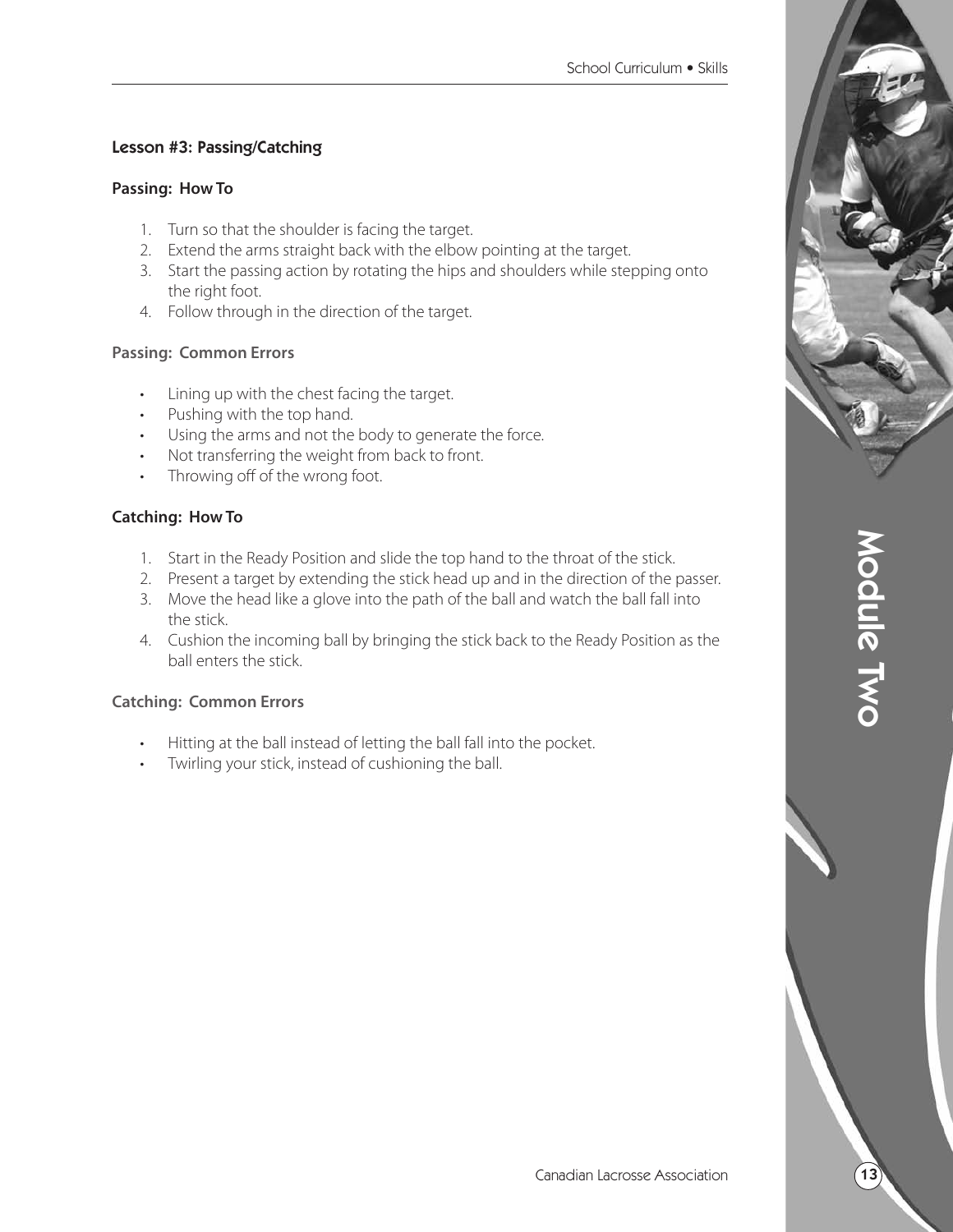### **Drill #1: Piggy in the Middle**

### **Diagram:**



### **Purpose:**

- To practice the techniques of passing when the passing lane is occupied.
- Build confidence of completing the receptions.
- Younger (new) players have a reluctance to pass through a defender.

### **Procedure:**

- 1. Line up the Power-Play and Man-Short players as indicated in the diagram with the extra man-short player positioned as indicated.
- 2. The players on the outside attempt to pass the ball through the player in the middle. The player in the middle attempts to intercept the pass.

Canadian Lacrosse Association

**Module Two**

Module Two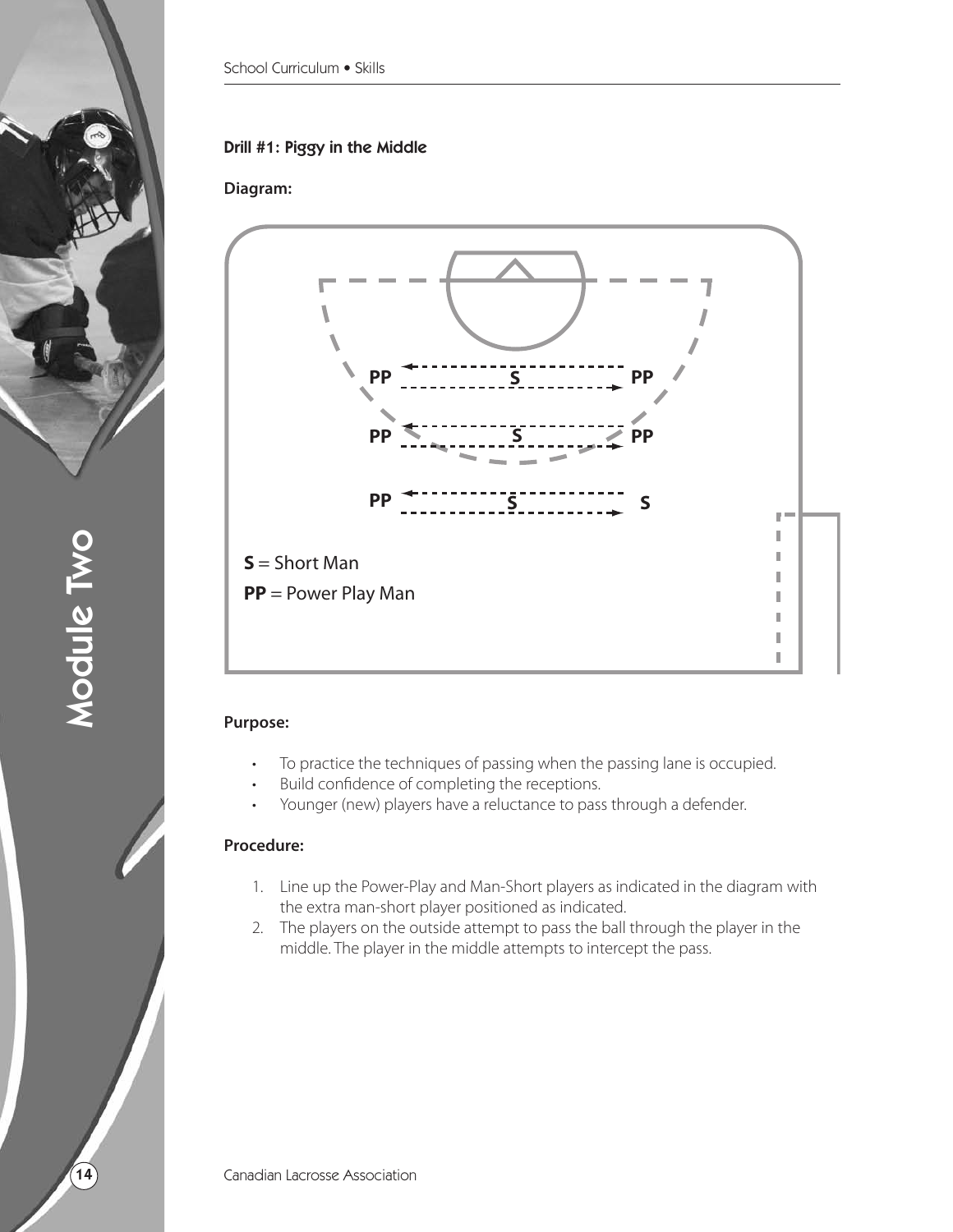### **Drill #2: Moving Four Corner Passing**

### **Diagram:**



**Purpose:** To practice the techniques of passing and catching while in motion.

### **Procedure:**

- 1. Players form a square or rectangle. One ball is used.
- 2. Players pass the ball in a clockwise direction and follow the ball to where they made their pass.
- 3. After several minutes, reverse direction and throw the ball in a counter clockwise direction.



## **Module Two**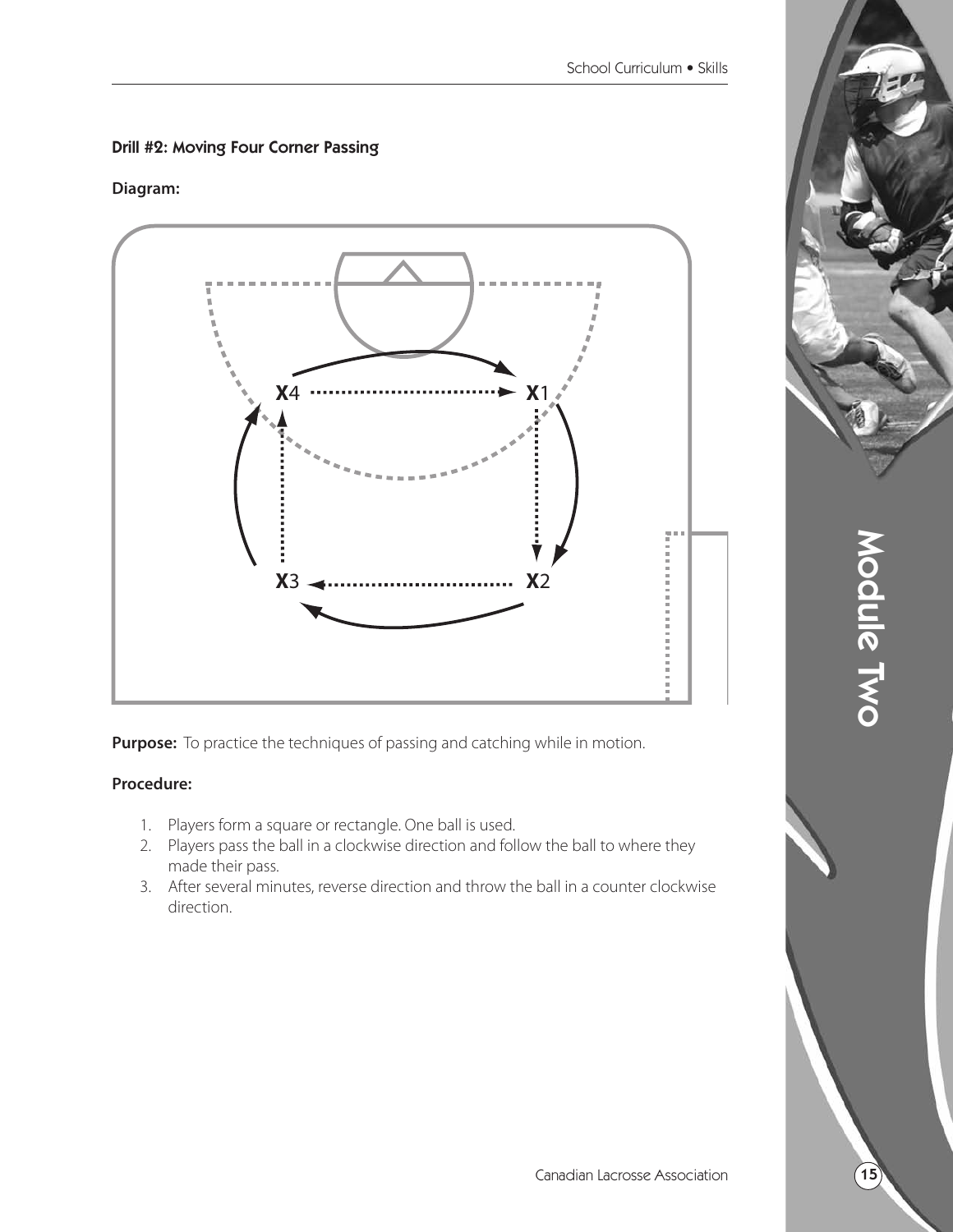### **Drill #3: Passing/Catching Drill with Traffic**

### **Diagram:**



### **Purpose:**

To practice the techniques of passing and catching while on the run and with other impeding traffic.

### **Procedure:**

- 1. Players form groups of three or more and line up in the shape of a cross.
- 2. Players in the 'X' line shuttle pass back and forth. At the same time, players in the 'O' line also shuttle pass back and forth.
- 3. After passing, players run to the back of the opposite line.

### **Progressions:**

- 1. Make sure players use both hands when passing and catching.
- 2. Have players use a bounce pass.
- 3. Have players roll the ball instead of passing.
- 4. Have players use a back hand pass.

**Module Two**

Module Two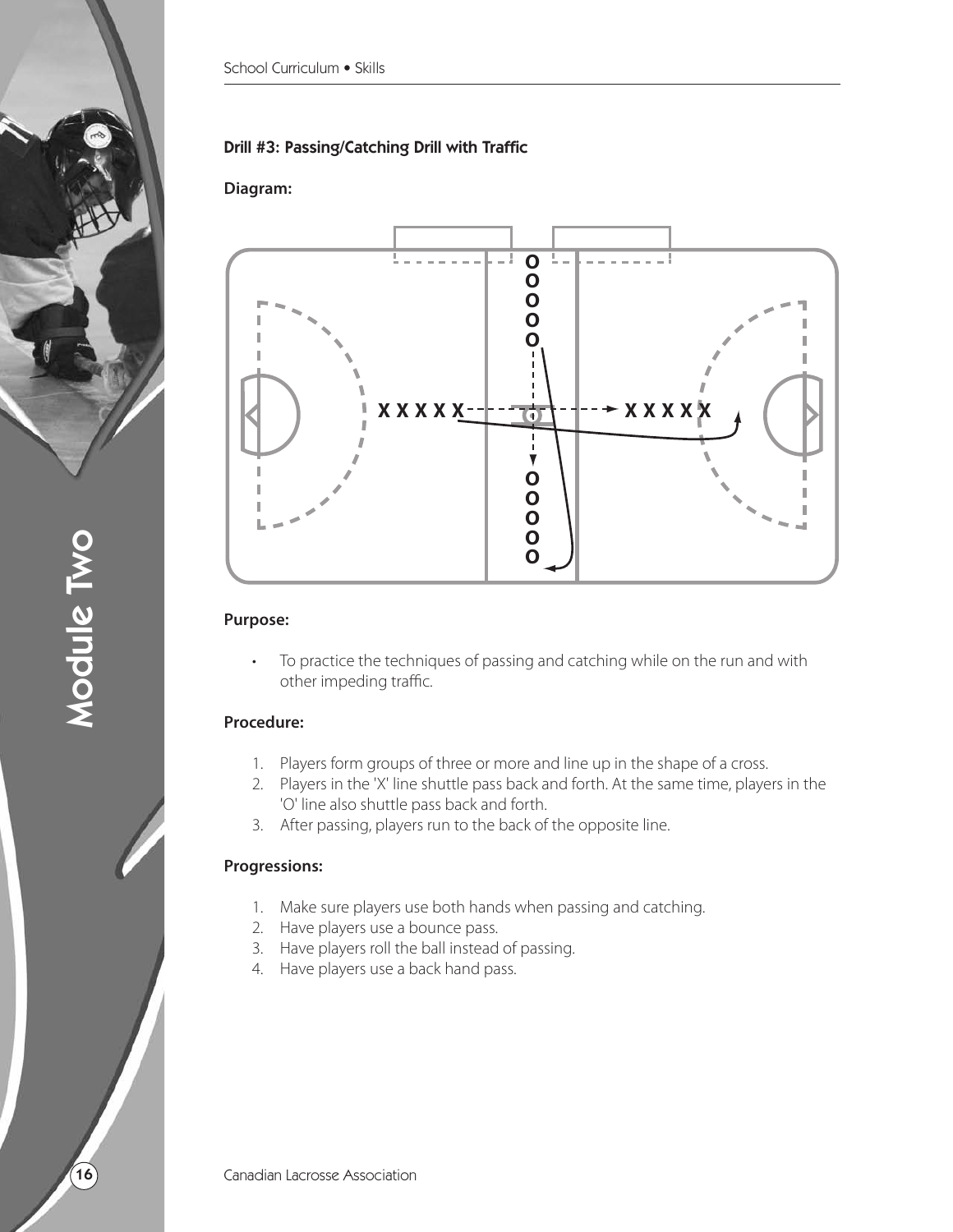### **Lesson #4: Passing/Catching**

### **Drill #1: 3-Man Weave**

**Diagram:**



**Purpose:** To practice the techniques of passing and catching on the run.

### **Procedure:**

- 1. Players line up as shown in diagram. Ensure the incorrect shot is lined up on the outsides. Centre position can be either shot. Ball starts in the middle.
- 2. Player R2 passes the ball to player L1.
- 3. Player R2 rolls over behind player L1.
- 4. Player L1 cuts into the passing lane and passes to player R1.
- 5. Player L1 rolls over behind player R1.
- 6. Player R1 cuts into the passing lane and passes to R2.
- 7. Player R1 rolls over behind player R2.
- 8. Player R2 cuts into passing lane and passes to player L1.
- 9. Player L1 takes a shot on goal.

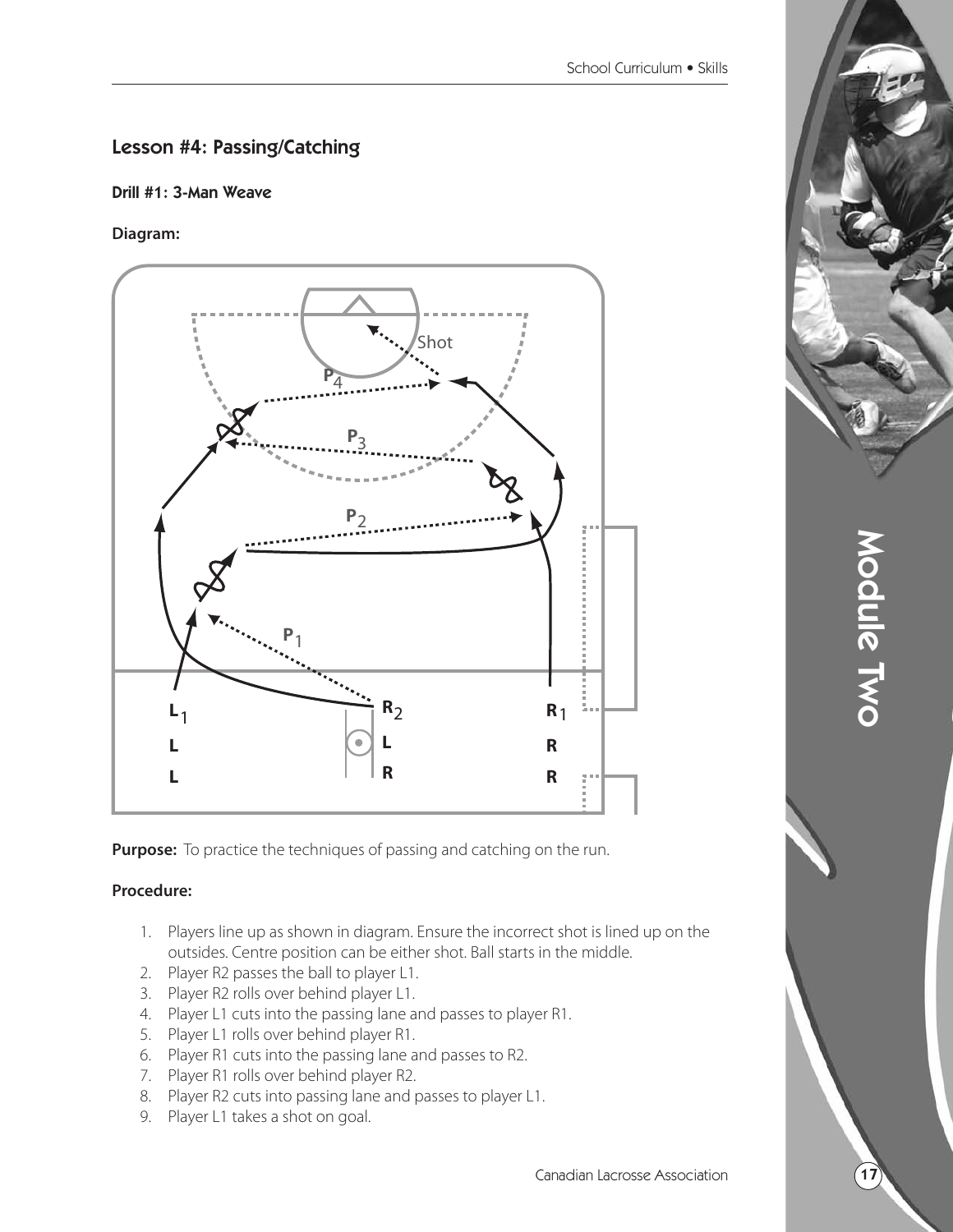### **Drill #2: Shuttle Pass and Run**

### **Diagram:**



### **Purpose:**

- To practice the technique of passing and catching.
- Teaching the short stick pass.
- Catching and passing in one motion.

### **Procedure:**

- 1. Players line up as shown in the diagram.
- 2. Player X1 passes the ball to the "stick side" of player X2.
- 3. Player X1 follows his/her pass and takes up a position behind player X4
- 4. Player X2 catches the pass and passes (all in one motion) to player X3.
- 5. Player X2 follows his/her pass and takes up a position behind player X5.
- 6. The drill continues in this fashion for several minutes.

**Progressions:** Have players on the move while passing and catching.

**Module Two**

Module Two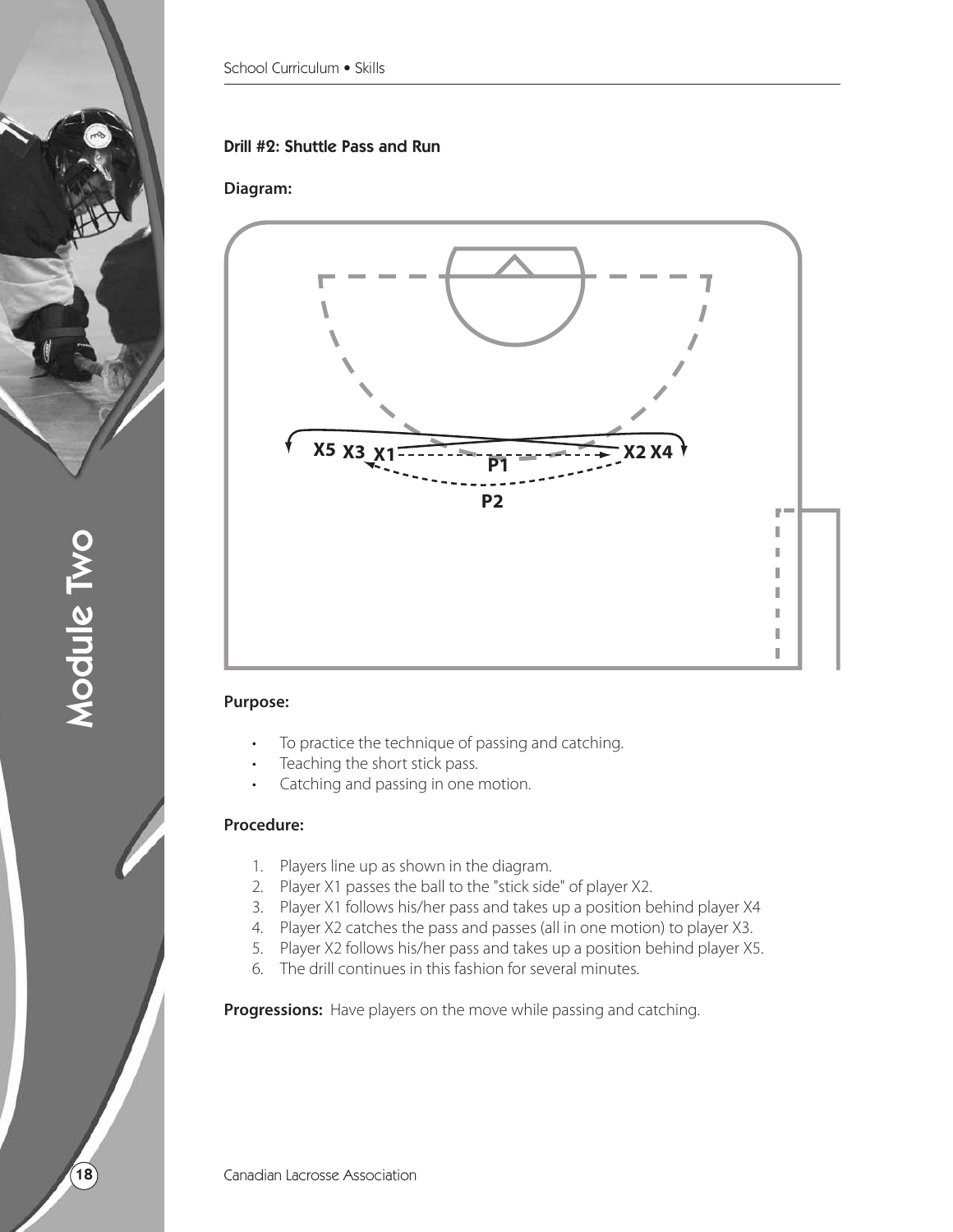### **Drill #3: Star Drill**





### **Purpose:**

• To practice the techniques of passing and catching on the run as well as practice concentration and focus skills.

### **Procedure:**

- 1. Players align themselves in groups in the positions known as right crease, left crease, right shooter, left shooter, and point.
- 2. Player X1 passes to player X2 and follows his/her pass.
- 3. Player X2 passes to player X3 and follows his/her pass.
- 4. Player X3 passes to player X4 and follows his/her pass.
- 5. Player X4 passes to player X5 and follows his/her pass.
- 6. Player X5 passes to player X1 and follows his/her pass.
- 7. The drill continues for several minutes with the same rotation.



## **Module Two**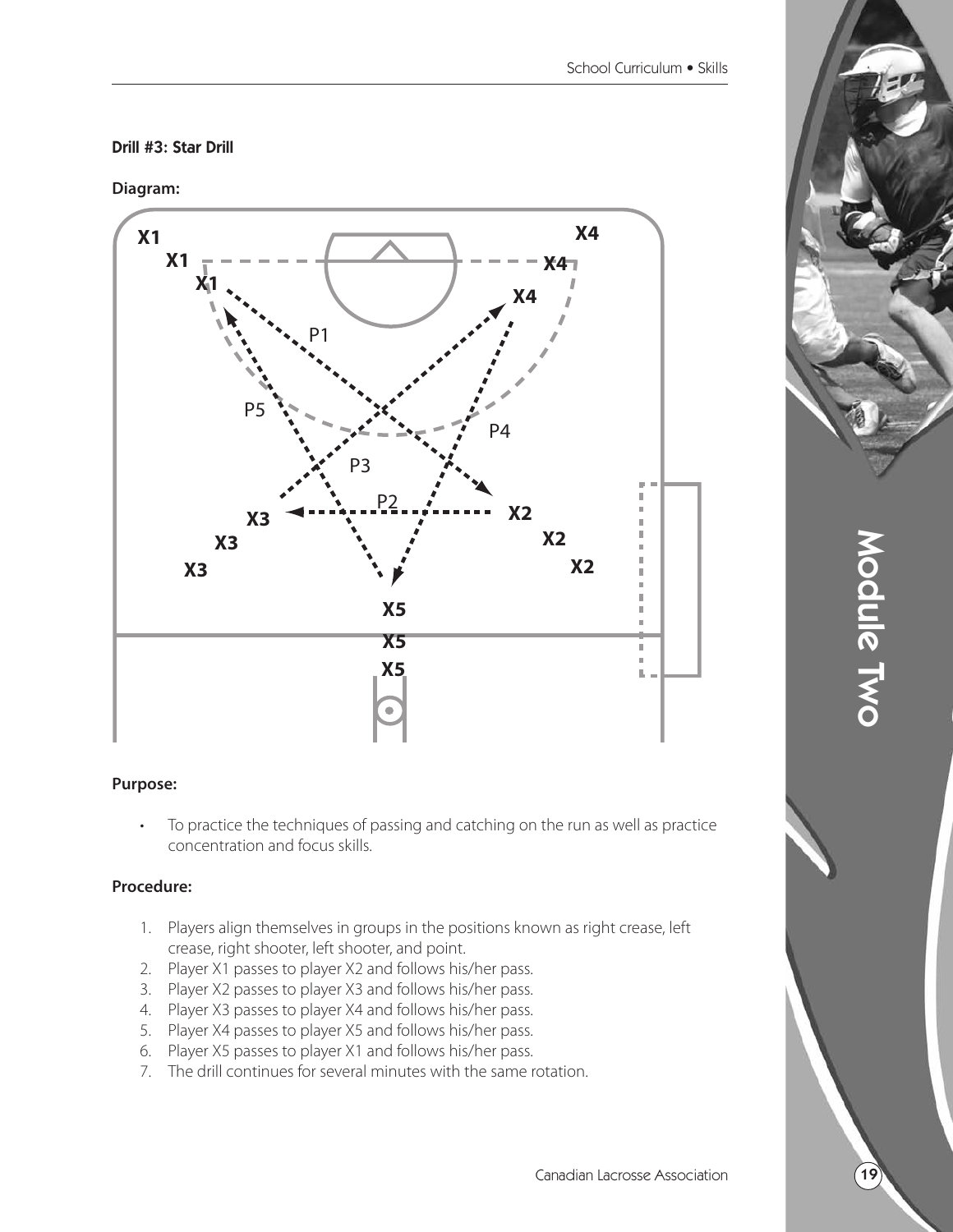**Module Two**

Module Two

### **Lesson 5: Shooting**

### **How To**

- 1. To exert the force required for shooting use the muscles of the legs and trunk.
- 2. For added speed, snap the hips around to face the target.
- 3. For added accuracy, keep the hands soft and try to relax.

### **Common Errors**

- Lining up with the chest facing the target.
- Pushing with the top hand.
- Using the arms and not the body to generate the force.
- Not transferring the weight from back to front.
- Throwing off of the wrong foot.
- **Note:** If lacrosse nets are not available, hockey nets can be used. If hockey nets are unavailable, a panel of a schoolyard fence or a taped off section of a gymnasium wall can be used as a goal.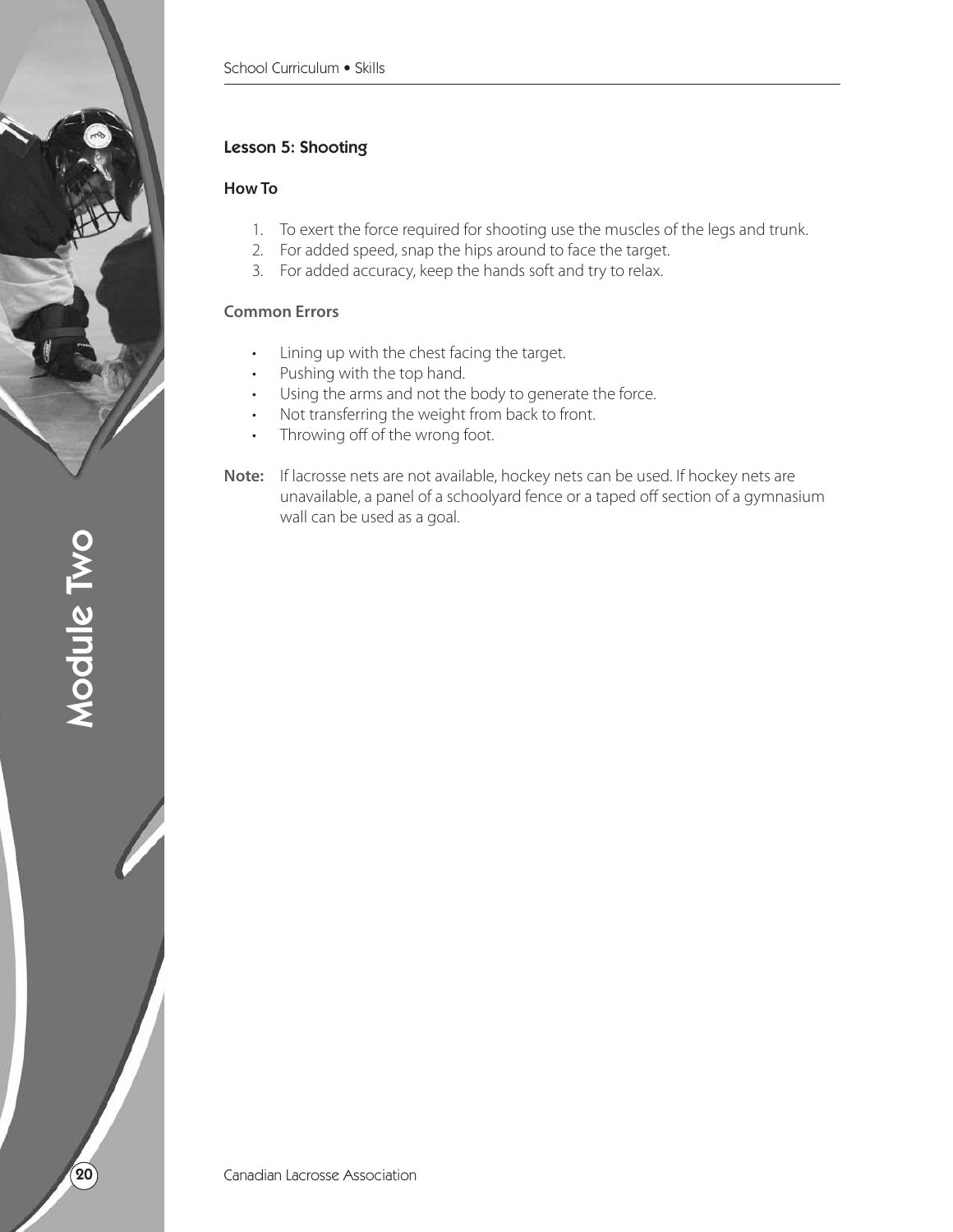### **Drill #1: Give and Go**

### **Diagram:**



**Purpose:** To practice the technique of passing the ball and cutting to receive a return pass.

### **Procedure:**

- 1. Players line up as shown in diagram.
- 2. Player R1 passes to player L1.
- 3. Player R1 moves down floor and makes a cut into a passing lane.
- 4. Player L1 returns pass to player R1 who finishes with a shot on goal.

**Progressions:** Practice this drill from both sides of the floor.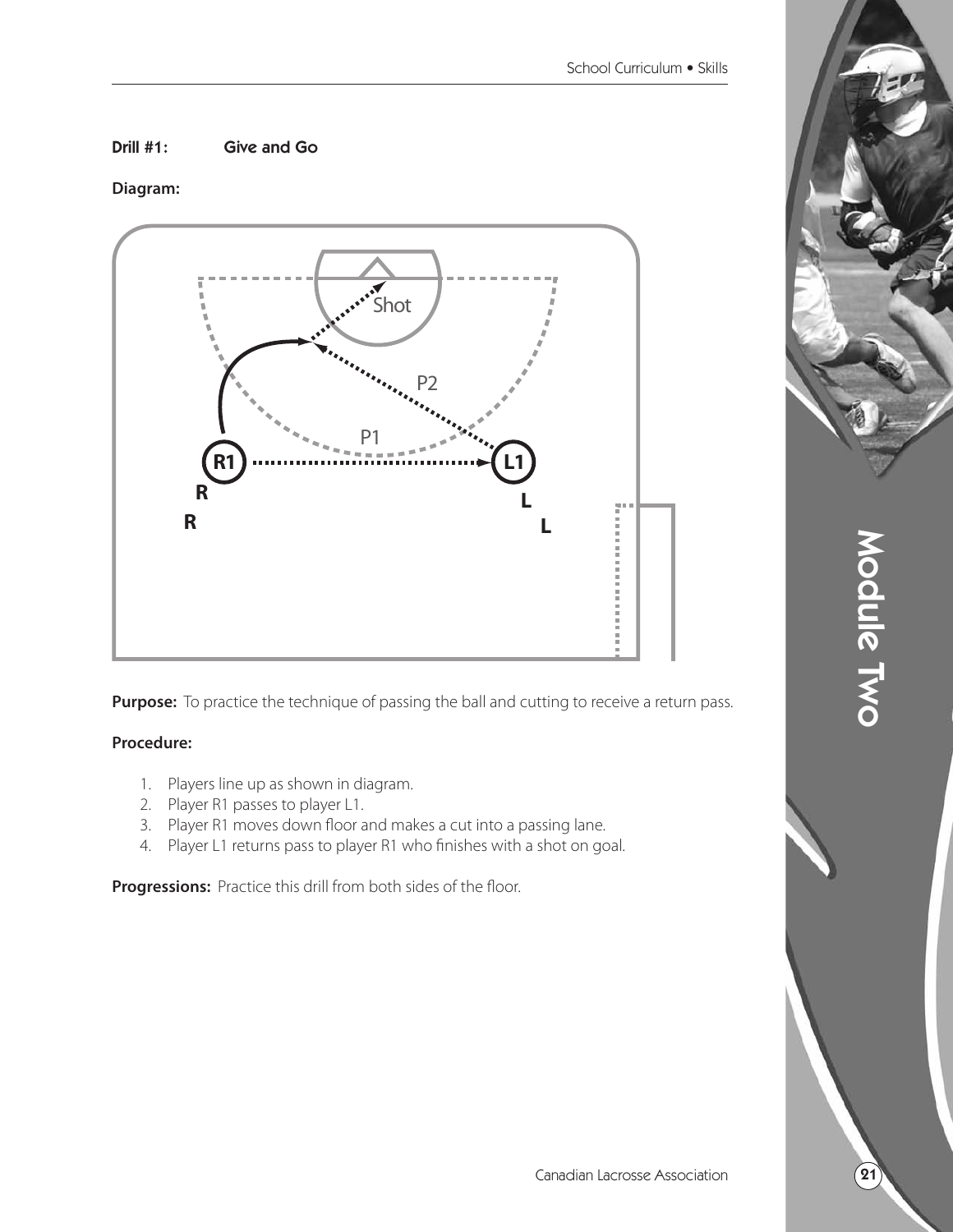

School Curriculum • Skills

### **Drill #2: Catch and Doyle**

### **Diagram:**



**Purpose:** Incorporate passing, catching, running and shooting.

### **Procedure:**

- 1. Player cuts around cone and receives pass from opposite line.
- 2. Roll outside and away from pressure after catch.
- 3. Shoot within 3 4 steps.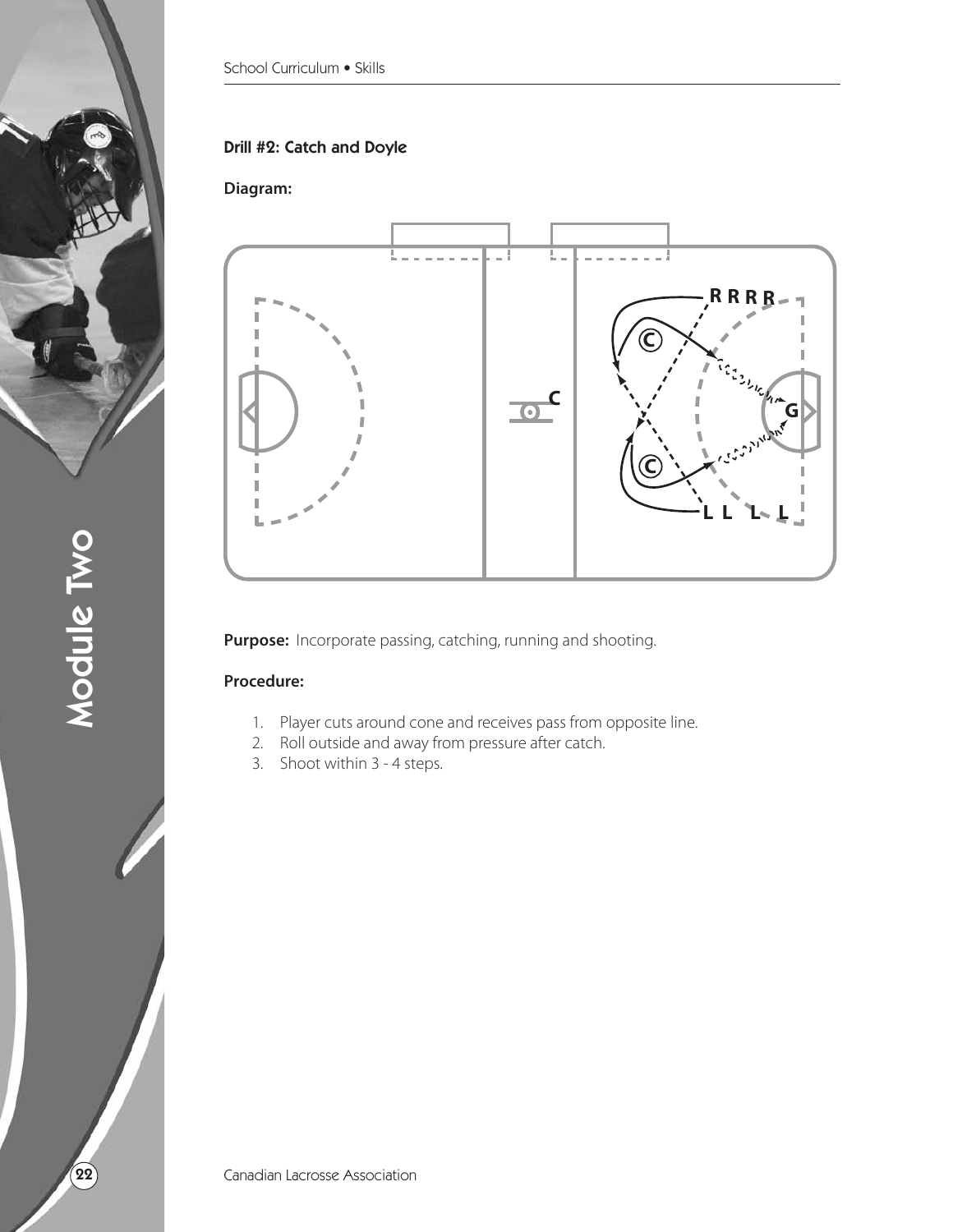### **Drill #3: 4-Corner Shooting Drill**



**Purpose:** A drill that combines passing/catching/shooting.

### **Procedure:**

- 1. Players line up in four rows, two behind the net and two on top of the prime scoring area.
- 2. The player at the top left passes across to the top right.
- 3. Top right passes down to the bottom left.
- 4. Bottom left then moves in front of the goal for a shot. Players change lines based on where they pass the ball.
- 5. The player at the top right passes across to the top left.
- 6. Top left passes down to the bottom right.
- 7. Bottom right then moves in front of the goal for a shot.
- 8. Players change lines based on where they passed the ball.



## **Module Two**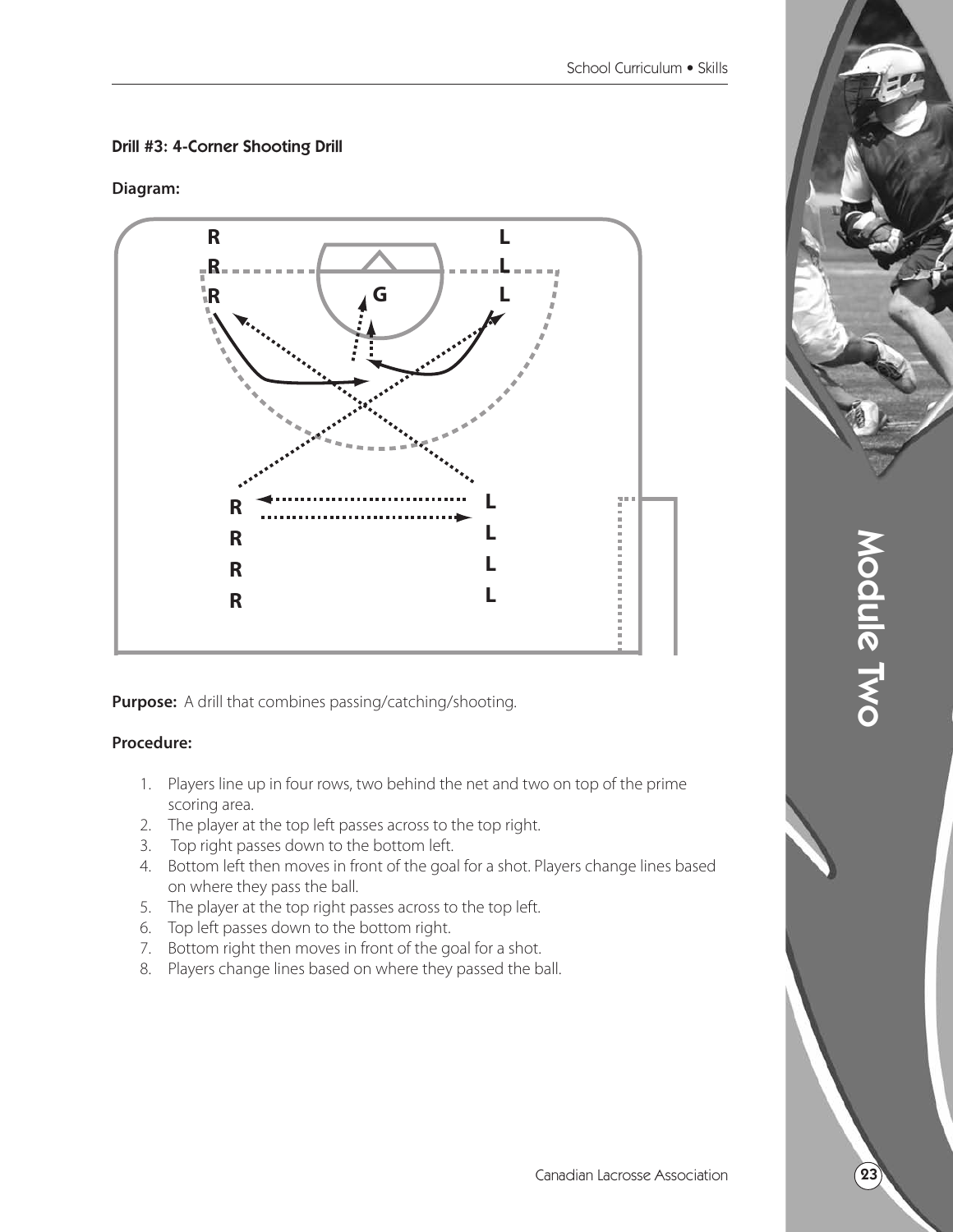### **Lesson 6: Putting it all together**

### **Drill #1: Ball Control Pass and Shoot**

**Diagram:**



### **Purpose:**

• To practice the techniques of loose ball retrieval, passing, catching, shooting and 1-on-1.

### **Procedure:**

- 1. Players line up as shown in diagram. Right handed player on boards runs in and scoops up a loose ball in the corner, cradles and runs behind the net.
- 2. When he/she reaches other side of crease, he/she passes the ball to the front of the right handed line and joins the back of the line he/she just passed to.
- 3. Player receiving pass runs forward then cuts back toward net, takes a shot on net, then runs to the back of the right handed line on the boards.
- 4. The drill is then repeated with the left handed players.
- 5. Drill continues in this fashion for several minutes.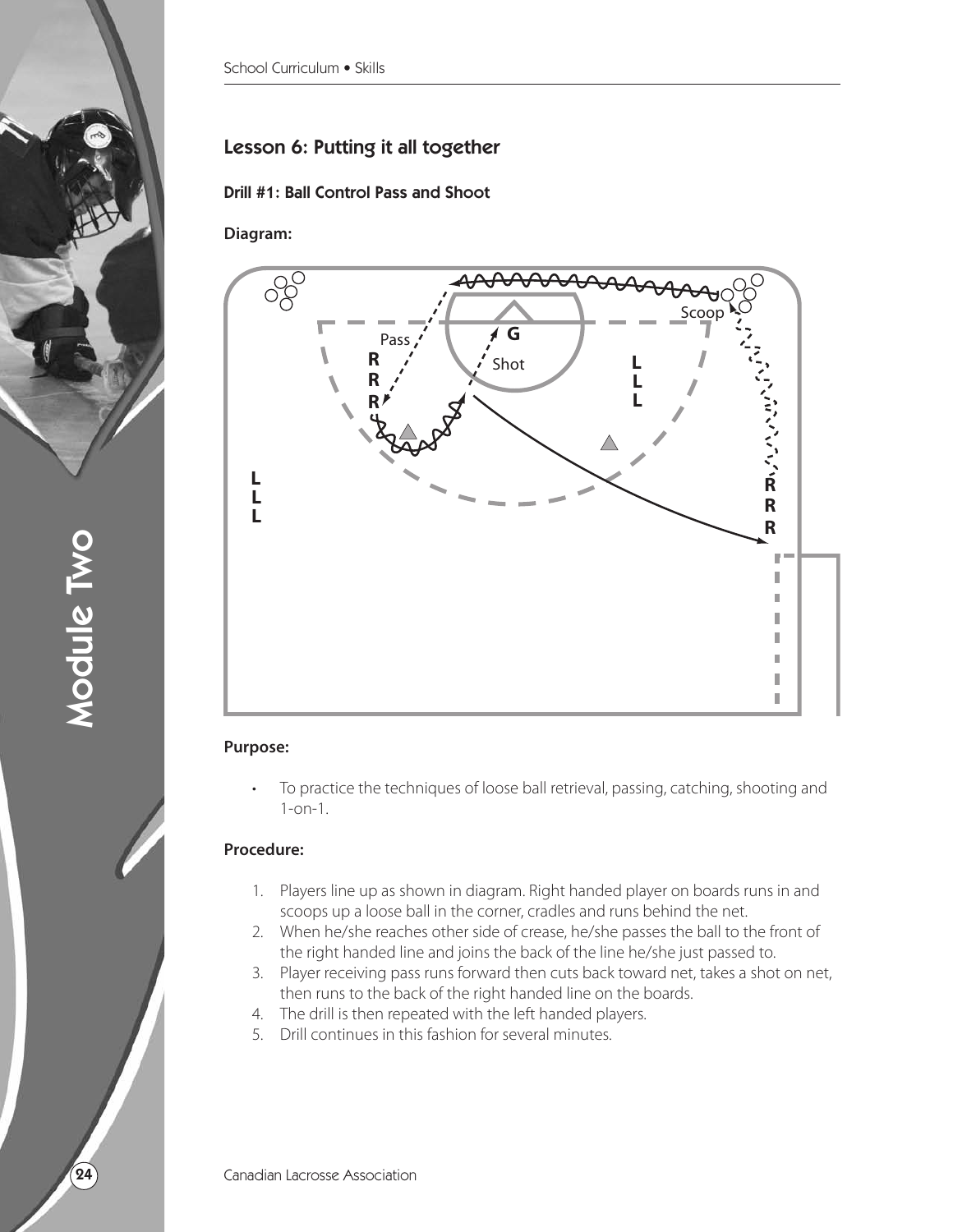### **Drill #2: Pivot Shuttle**

### **Diagram:**



**Purpose:** To practice the techniques of scooping, cradling and pivoting.

### **Procedure:**

- 1. Players work in 5 or 6 person units. Half the unit on one side of the floor and half on the other. Place pylons approximately 2 meters apart, place a ball in the middle.
- 2. Player one X1 runs out, scoops up the ball, and cradles while pivoting 360 degrees.
- 3. Player one X1 then places ball back on the floor and runs to the back of the opposite line.
- 4. All players repeat the action of X1.
- 5. Repeat for several minutes.

### **Notes:**

- 1. Coaches must ensure right-handers and left-handers pivot correctly around the pylon (defender), ensuring the stick and ball remain to the outside.
- 2. Coaches must ensure players are pivoting in both directions in order to introduce the changing of hands.



## **Module Two**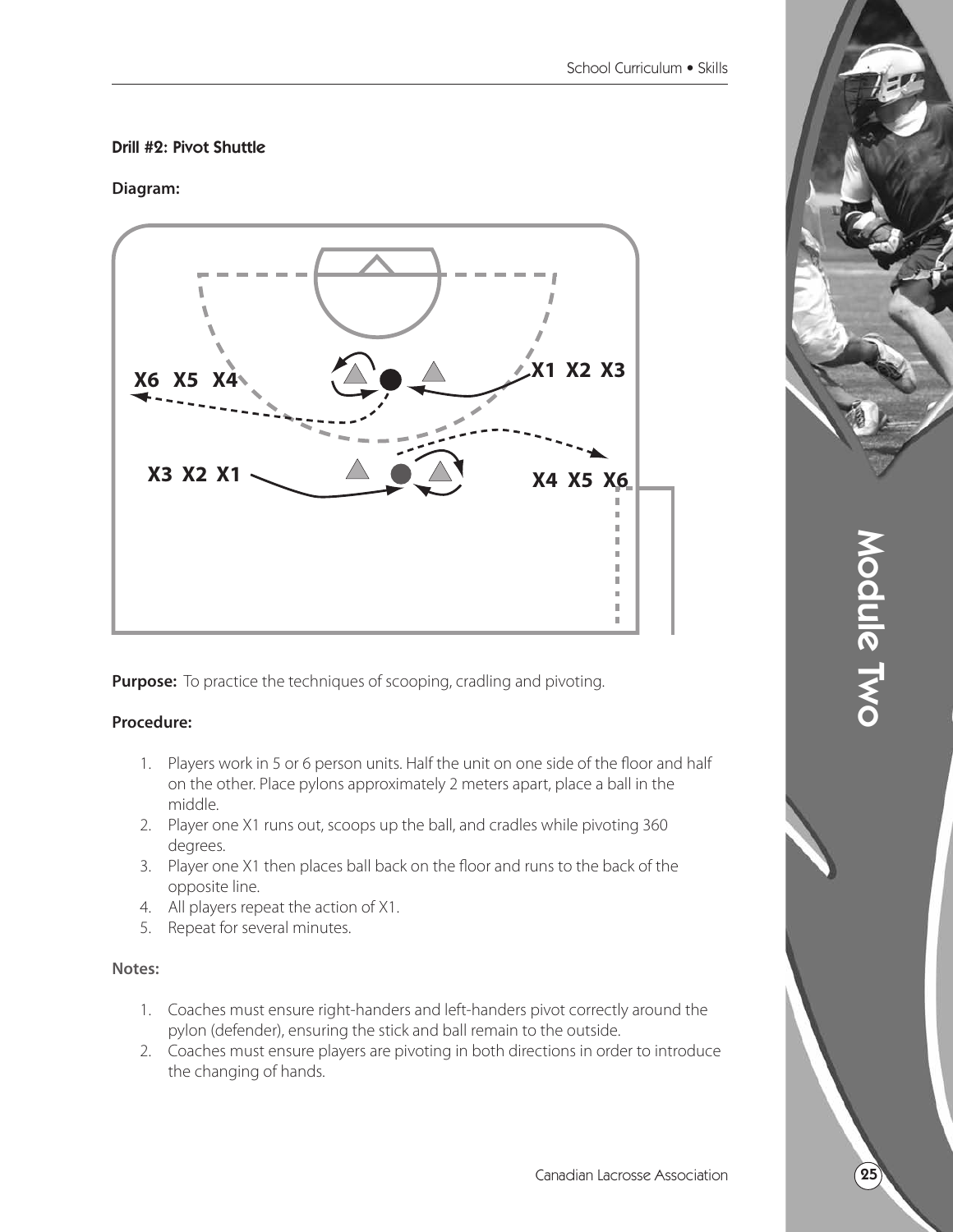### **Drill #3: Scrimmage**

### **Purpose:**

• To practice all of the skills that students have learned over the course of the module in a game-like setting.

### **Procedure:**

• Create a scrimmage opportunity for the last lesson. Divide class into two. No offside. Players can only hold the ball for 5 seconds. Defence is body position only (no stick/body checking). To score you have to pass it successfully to the goalie that you are attacking (he/she is on the same team).

### **Notes:**

• This format is meant for field lacrosse. If a field is not available to you, depending on the size of the class, you may have to create lines for each team. If this is the case, make sure to rotate lines often.

**Module Two**

Module Two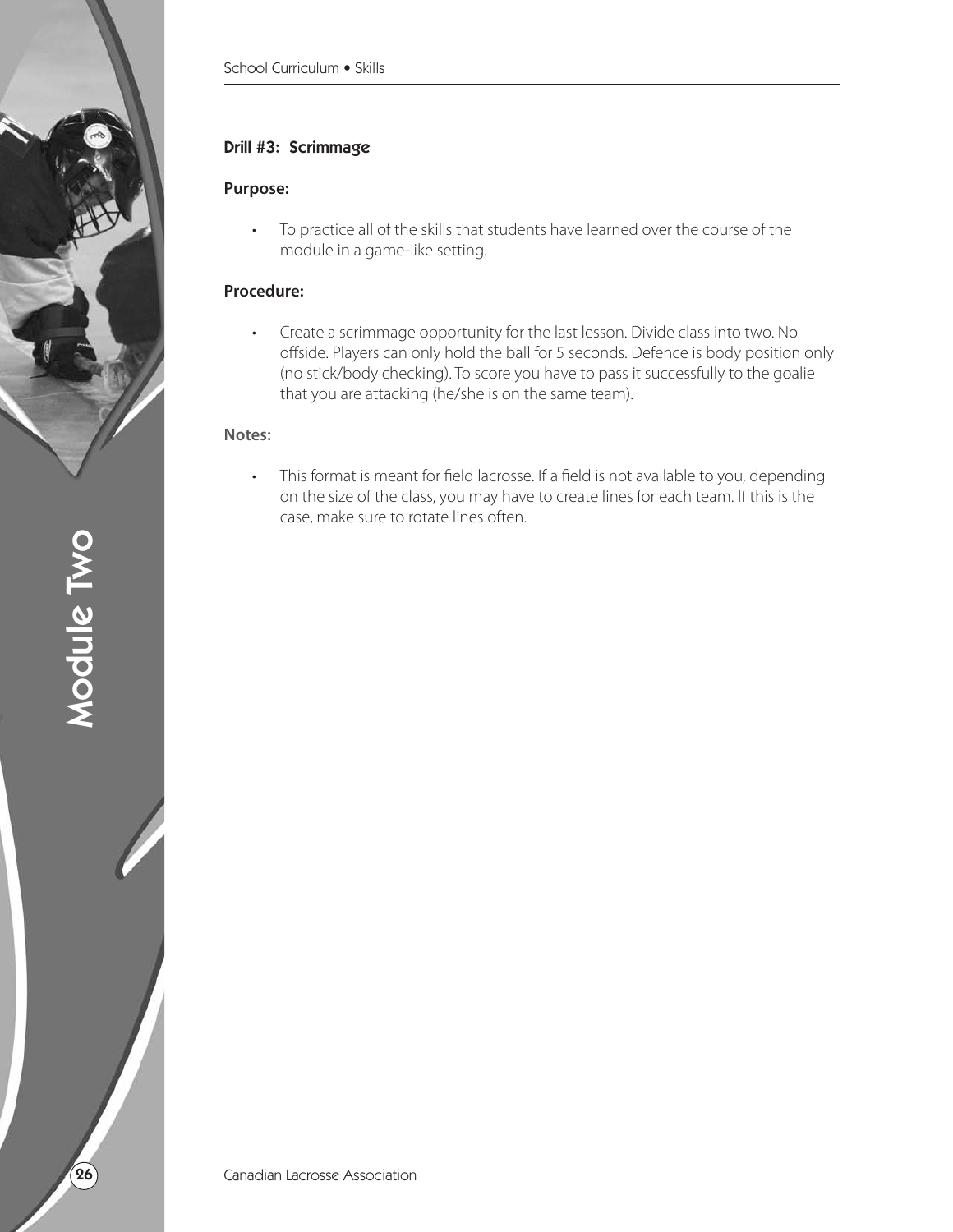### **Module 3: GOALTENDING**

### **Lesson 7: Stance and Angles**

### **Stance: How To**

- 1. Keep your feet shoulder-width apart.
- 2. Keep your weight evenly distributed.
- 3. Keep your back straight, head up.
- 4. Hold your stick 4-6 inches in front of your feet.
- 5. Have your free hand (blocking hand) out to the side.
- 6. Hold the stick firmly with hand placed on the shaft near the throat for control.

### **Angles: How To**

- 1. Move laterally tracking the ball carrier.
- 2. Step towards the ball.
- 3. Anticipate the trajectory of the ball.

### **Note:**

• The following drills should only be performed if you have at least one complete set of goaltender gear. Otherwise goals can be left empty, or you can place some sort of obstruction in the net to making scoring goals more difficult.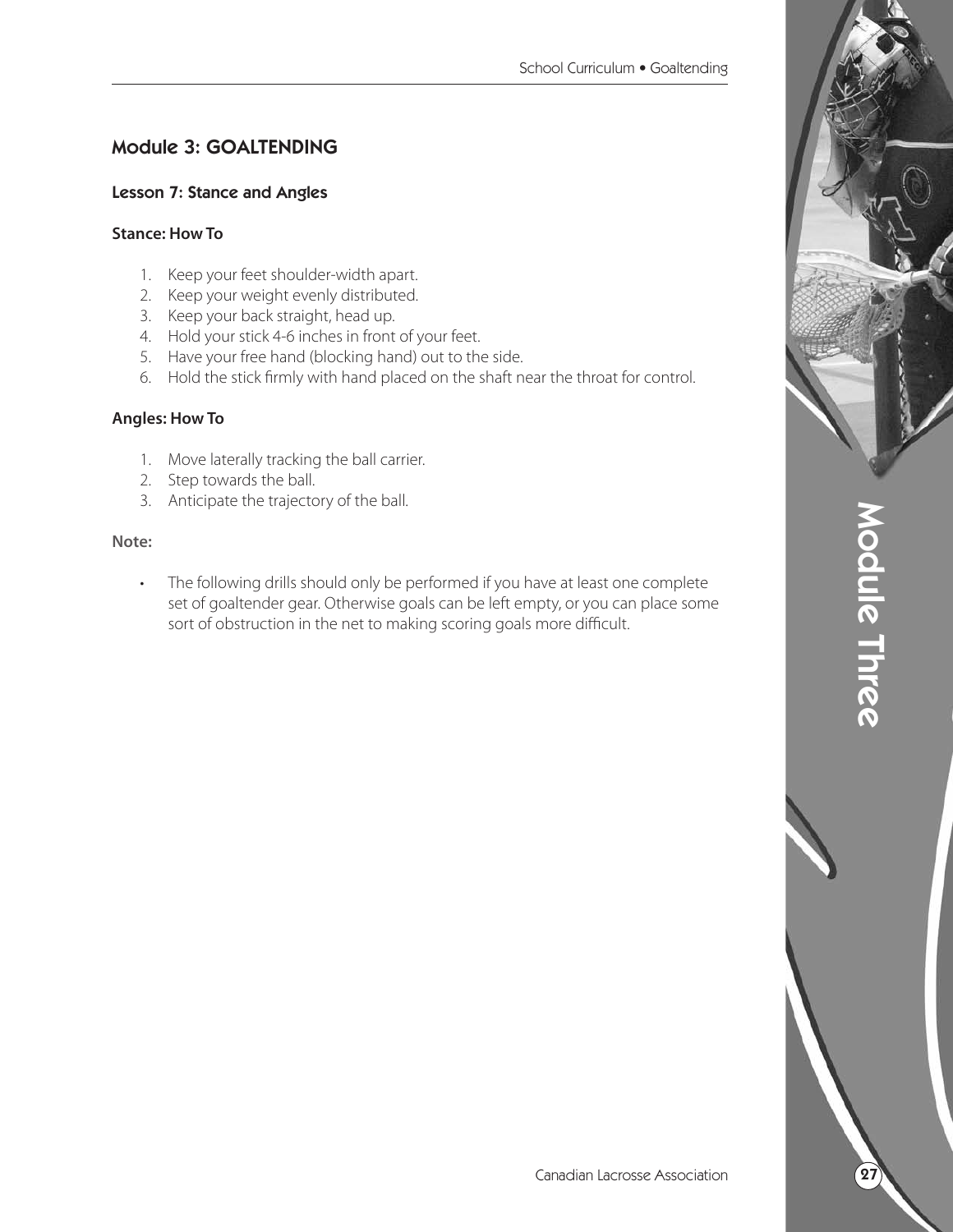### **Drill #1: Goaltender Shooter Drill**

### **Diagram:**



**Purpose:** To practice the techniques of angles, lateral movement and in/out positioning.

### **Procedure:**

- 1. Position players as shown in diagram.
- 2. Start at either far left or far right and work across.
- 3. Each player has two balls and shoots as diagrammed.

**Module Three**

**Module Three**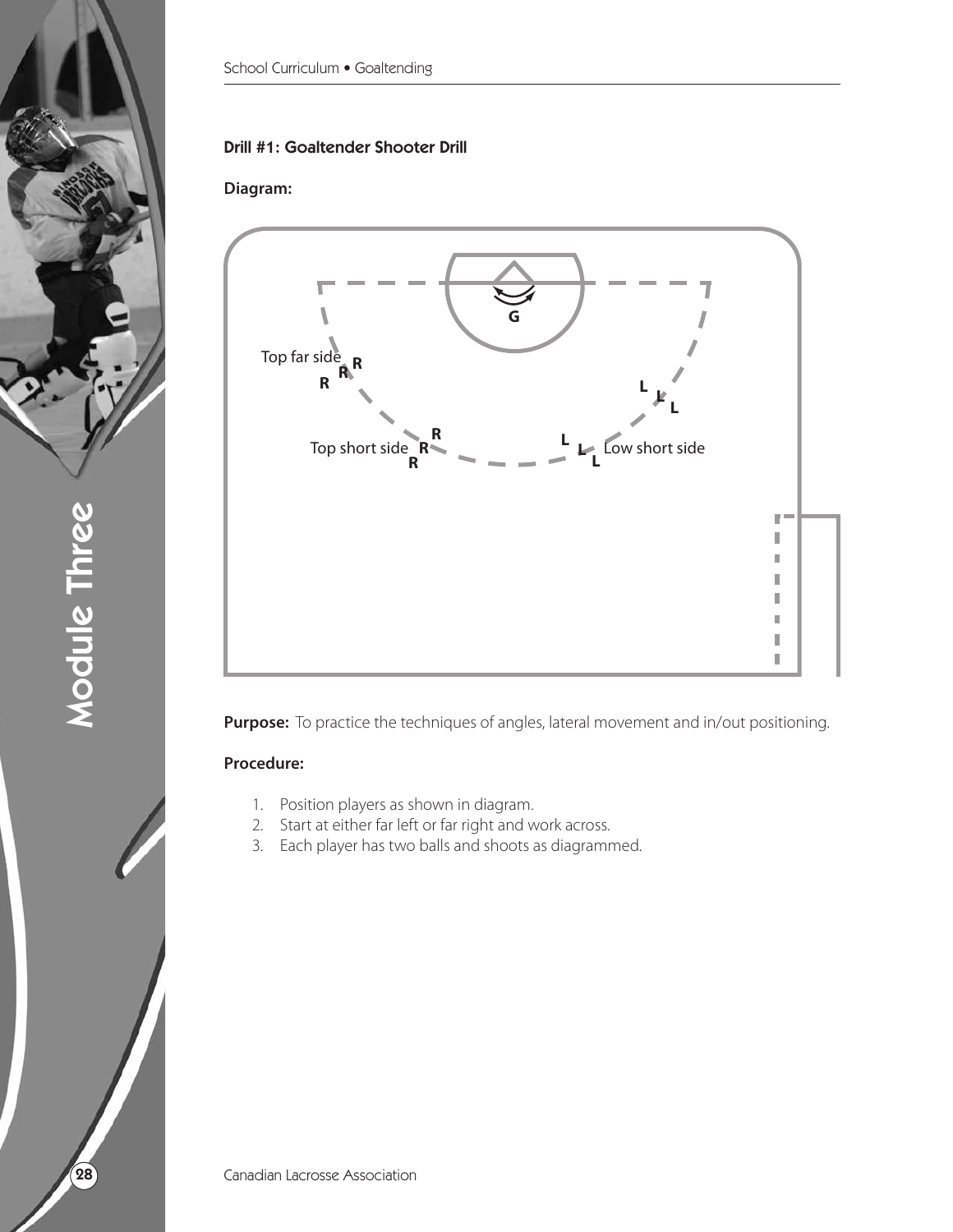### **Drill #2: Reaction Drill for Goaltenders**

### **Diagram:**



### **Purpose:**

- To practice the technique of lateral movement and following the ball.
- To practice the technique of "quick stick" passing.

### **Procedure:**

- 1. Set up as shown in the diagram. This formation is known as the "power play" formation.
- 2. The players pass the ball around while the goaltender reacts to each pass. Players will stop periodically to tell the goaltender where they see openings.

**Progressions**: Include shooting in the drill.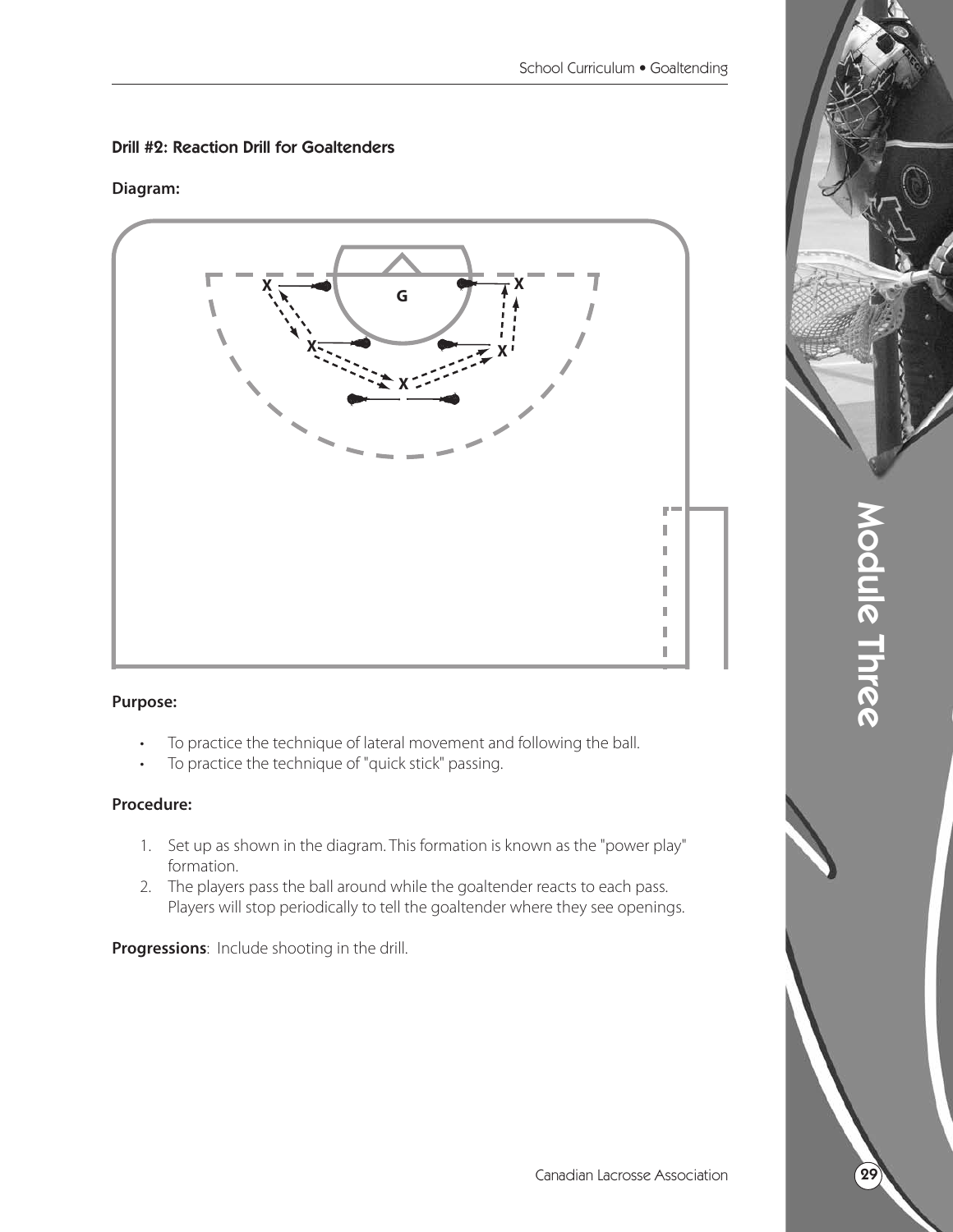### **Drill #3: Goaltender Loose Ball Drill**

### **Diagram:**



**Purpose:** To practice the techniques of retrieving rebounds.

### **Procedure:**

1. Goalies alternate shooting the ball off the back boards for the other goalie to retrieve a loose ball.

### **Notes:**

- 1. The drill works best if the goaltenders are standing in their stance facing down floor when the shot is taken off the boards.
- 2. The drill can also be used in conjunction with a break out pass from the goaltender after he/she retrieves the loose ball.

**Module Three**

**Module Three**